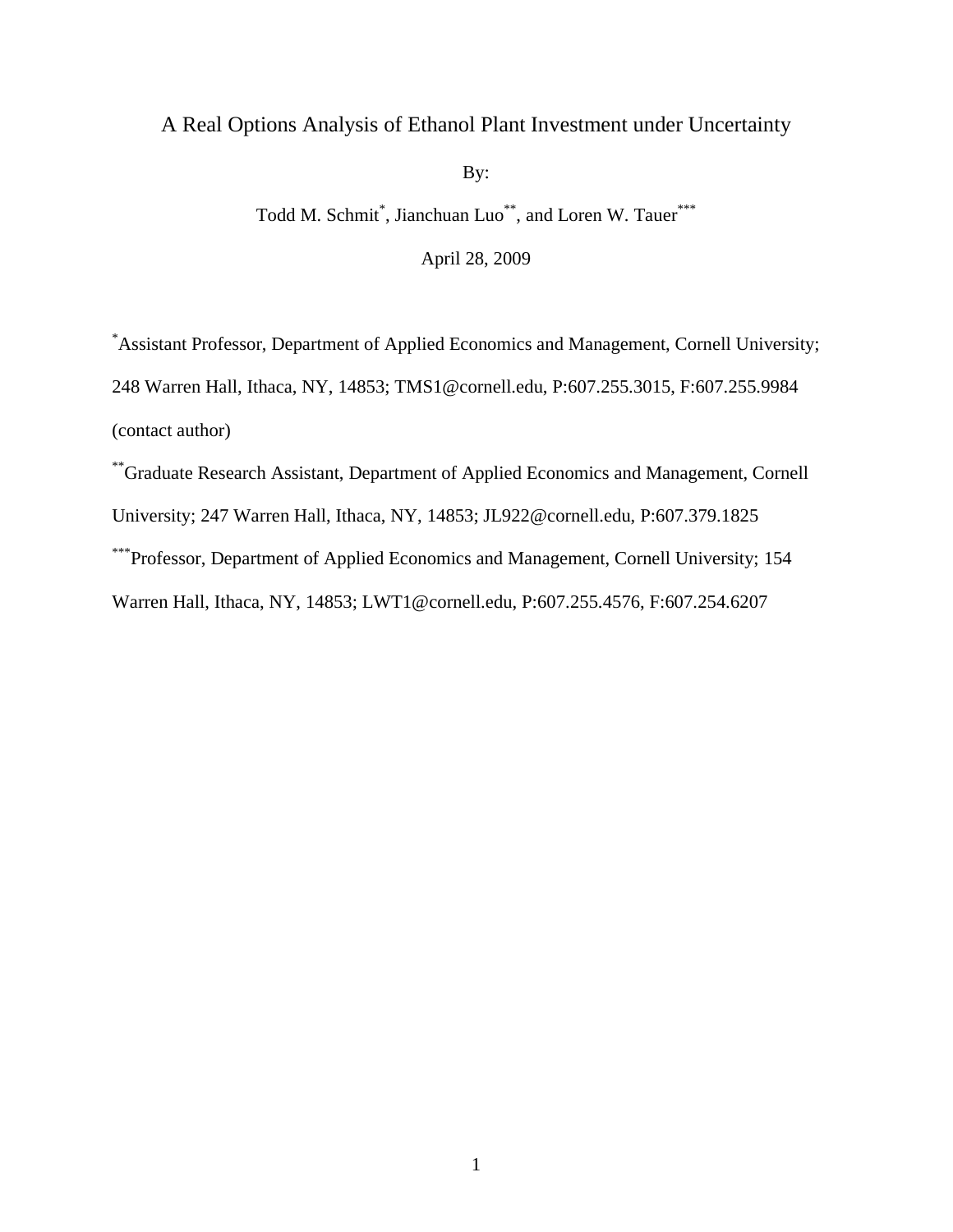A Real Options Analysis of Ethanol Plant Investment under Uncertainty Executive Summary

Ethanol production over the past few years has been both a haven and heartache for investors in corn-based ethanol facilities. Record-high returns in 2006 and 2007 have vanished in the face of precipitous drops in gross margins in 2008. Using a real options approach, we analyze investment and operating decisions of corn-based dry-grind ethanol facilities and identify trigger prices that signal the optimal times in which to change the status of plant operations. Specifically, we identify the levels of gross margins (price of ethanol less price of corn) that trigger firm investment and entry, suspension and reactivation of existing plants, and, finally, exit of plants from the industry.

Margin triggers were estimated for three classes of plants, differentiated by plant size. Entry margin triggers drop from \$1.78 to \$1.33 per gallon as plants size increases, given economies of size in production. Exit margin triggers are more similar across plant sizes, ranging from \$0.17 to \$0.13 per gallon. In addition, firms will mothball plants when gross margins drop to around \$0.17 per gallon, and later reactivate if margins increase to between \$0.66 and \$0.79, depending on plant size.

As the variability in gross margins increase, entry and reactivation triggers increase substantially, and decreases the trigger margins to exit and mothball. In fact, relative to the case where margin triggers are estimated using net present value analysis, entry (exit) prices considering real options are, on average, 207% (63%) higher (lower). Such differences highlight the importance of considering price uncertainty for investment decisions in this industry.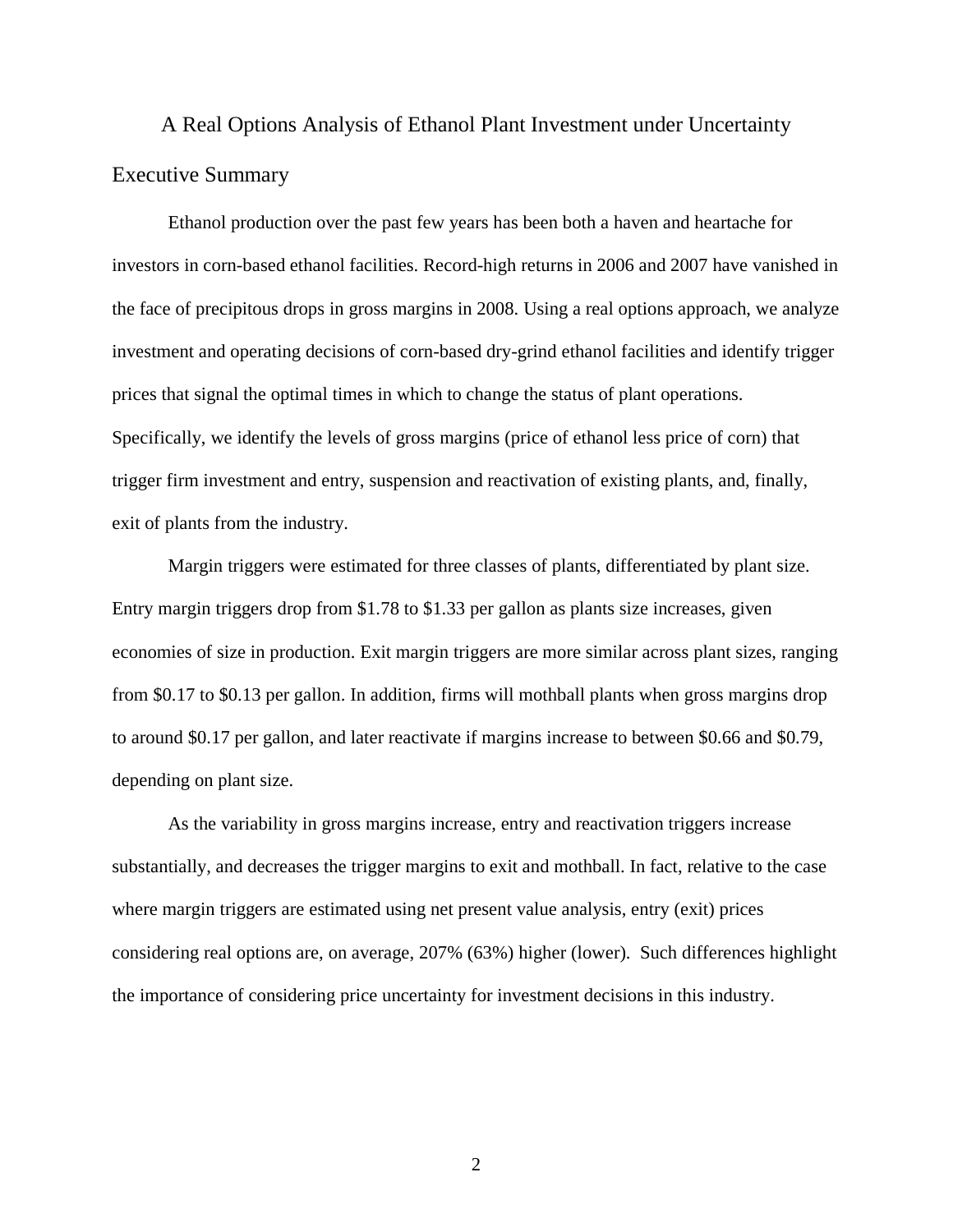A Real Options Analysis of Ethanol Plant Investment under Uncertainty Abstract

A real options approach is used to analyze optimal investment and operating decisions of drygrind corn ethanol facilities. Estimated margin triggers (ethanol price minus corn price) show that a large plant will enter the industry when margins reach \$1.33 per gallon, and will exit when margins drop to \$0.17. Prior to exit, however, plants will suspend operations at \$0.18 and reactivate if margins rebound to \$0.66. Relative to computed net present value triggers, entry (exit) triggers considering real options are, 207% (63%) higher (lower), highlighting the importance of considering price uncertainty for investment decisions in this industry.

Key Words: ethanol processing, investment, net present value, real options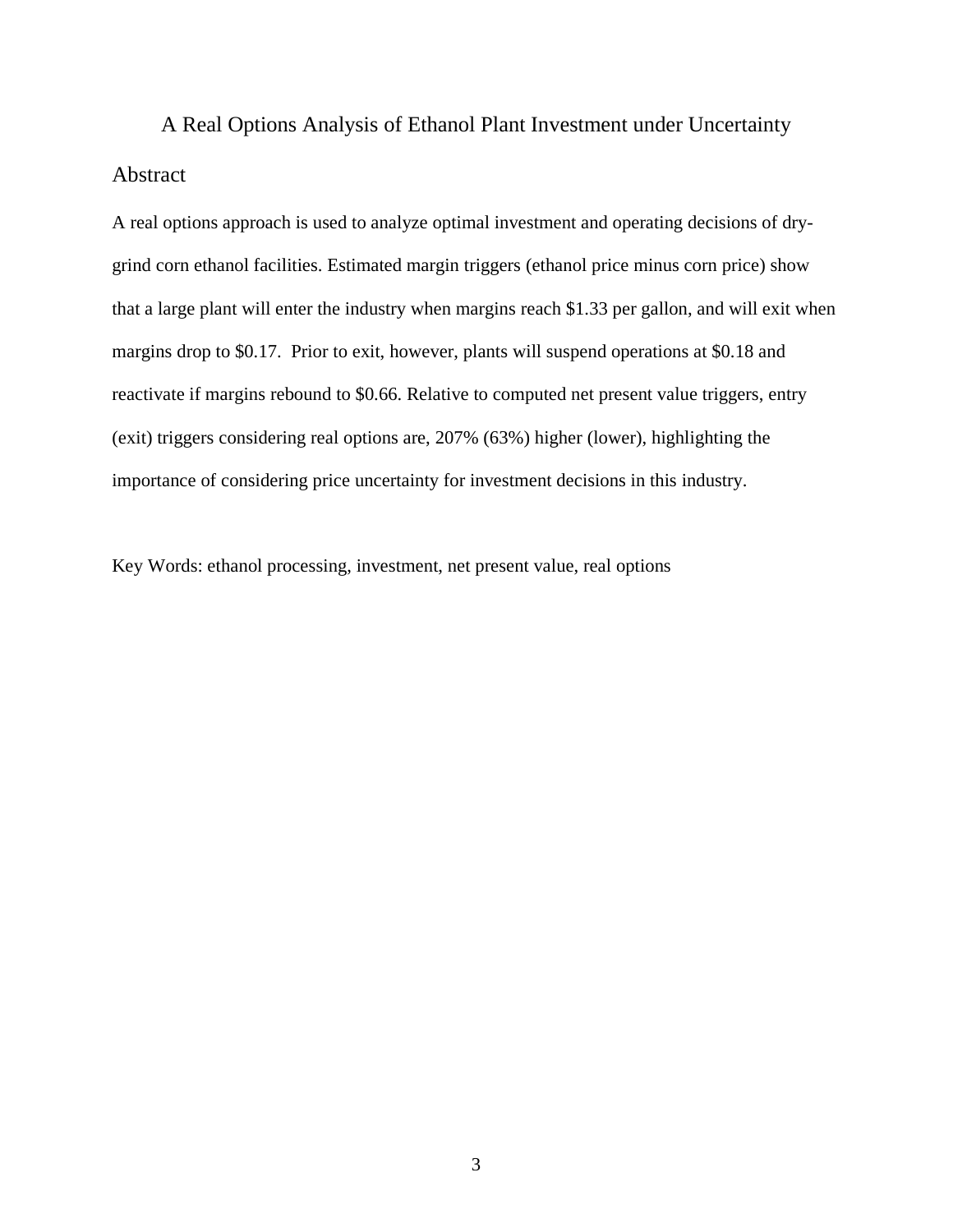#### A Real Options Analysis of Ethanol Plant Investment under Uncertainty

Production and demand for renewable sources of energy are dramatically affecting U.S. commodity markets, and impacting both the levels and volatility of industry returns in alternative energy markets. Such impacts have significant implications for investment and operational decisions of industry decision-makers. Fueled by increased demands for ethanol, due largely to the establishment of the Federal Renewable Fuels Standard (RFS) in 2005 and state bans on the use of methyl tert-butyl ether (MTBE) as an oxygenate additive in gasoline, ethanol gross margins (i.e., the price of ethanol less the price of corn) that were historically in the range of \$1 per gallon or less reached record highs in 2006 at nearly \$3 (Figure 1), and prompting significant industry expansion.

More recent expansion, however, has been tempered by changing market conditions. Gross operating margins dropped sharply in 2007 and have continued a declining trend in 2008



Data Sources: Datastream and Bloomberg . Assumes ethanol conversion ratio of 2.8 gallons per bushel of corn. Figure 1. Monthly corn, ethanol, and gross margin prices, 1988-2008.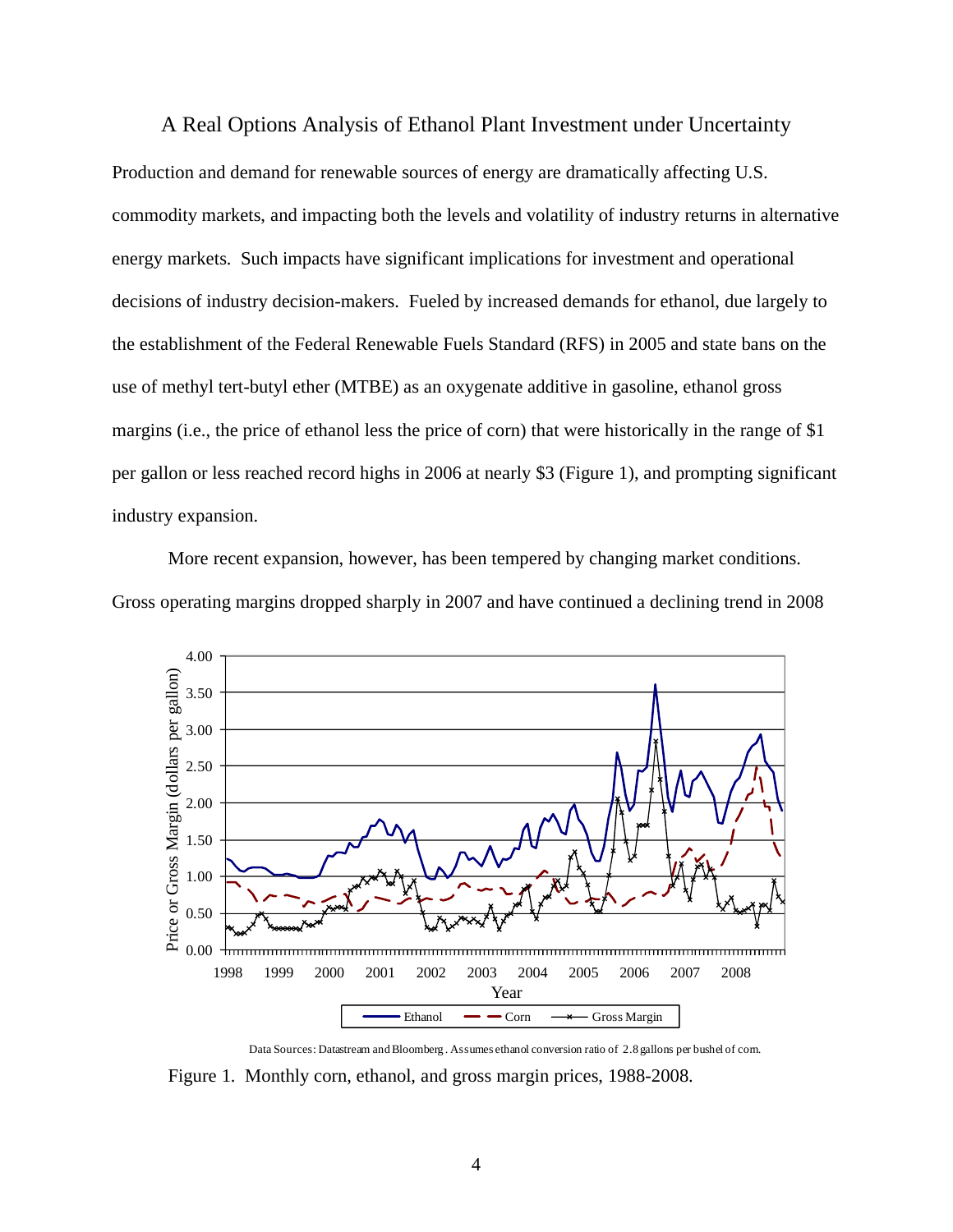when increasing ethanol prices earlier in the year failed to keep pace with rising corn prices. The lower operating margins have contributed to the delayed development of some planned corn ethanol facilities (Feinman 2007). With the sharp reductions in crude oil prices later in 2008, both ethanol and corn prices dropped precipitously, with little effect on the already reduced margin levels (Figure 1).

Furthermore, the 2007 Energy Independence and Security Act increased the RFS to 36 billion gallons by 2022, but limited the amount that can come from corn-based ethanol. Similar incentives were adjusted in the 2008 Farm Bill, including reducing the volumetric ethanol excise tax credit (VEETC or blender's credit) \$0.05 to \$0.46. Since this credit provides the incentive for gasoline blenders to bid up the price of ethanol, the credit reduction has implications for firm margins. Gross margins retreated to around \$1 in 2007 and late in 2008 were in the range of \$0.50 to \$0.75 per gallon on a monthly basis.

In addition, commodity and energy prices are exhibiting increased variability. Commodity prices are forecasted to have high upswing potential with increased volatility (Schmit, Verteramo, and Tomek 2008). Investors in ethanol processing need to consider both the levels of costs and prices as well as price volatility when making investment or disinvestment decisions. Whether or not corn-based ethanol will be the preferred renewable energy technology in the future, the development and reformation of this sizable industry remains important across the U.S. agricultural and energy sectors.

We analyze investment and operating decisions of corn-based dry-grind ethanol facilities using net present value (NPV) and real options approaches. NPV analysis is a well established method to investigate investment alternatives. More recently, real option analysis has been used to evaluate agricultural investments (Purvis et al. 1995; Cary and Zilberman 2002; Engel and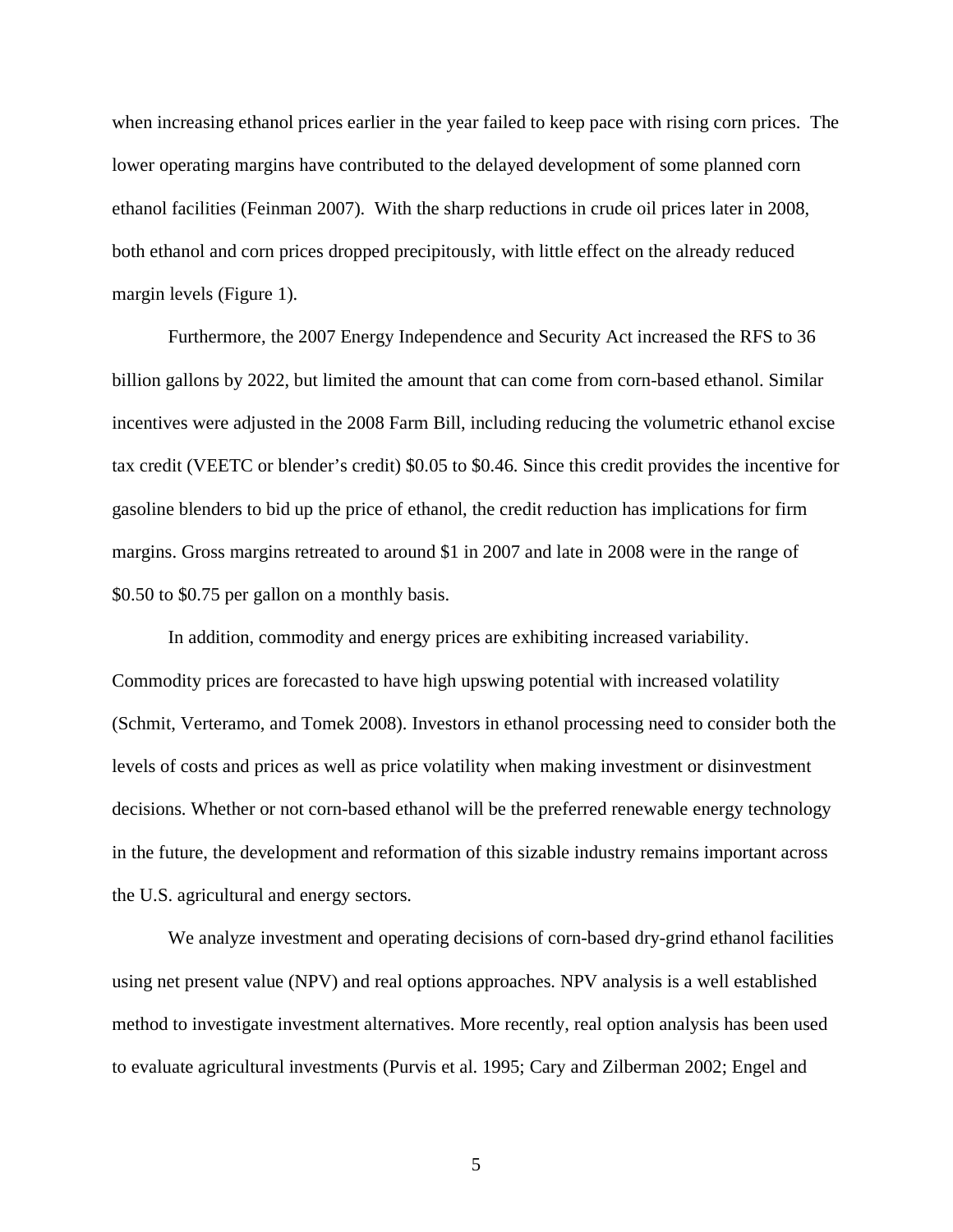Hyde 2003; Isik et al. 2003; Luong and Tauer 2006; Tauer 2006). In essence, the approach of real option analysis applies financial option theory to physical assets, whereby entry and exits by firms are modeled as call and put options. When considering uncertainty, a firm may be reluctant to make an investment because not making that investment preserves the opportunity of making a better investment later. Once the investment is made, however, a firm may be reluctant to exit because it holds the option of keeping the operation going until market conditions improve.

Standard economic theory tells us that firms will not enter an industry unless expected returns will cover both fixed and variable costs, but those already in will not exit until expected returns no longer cover variable costs. The introduction of price variation (and real options) causes this zone of inactivity to widen. The options to exit or enter have value and will not be exercised until the discounted losses or discounted profits exceed the respective value, and therefore altering the price spread without risk considerations.

In addition, firms have operational decisions beyond just getting in or getting out. As prices decrease and the plant begins to incur losses, managers can elect to suspend operations and mothball the plant under reduced maintenance costs. The plant could then be reactivated in the future when prices improve and at a sunk cost less than the original cost of investment. This option may be particularly valid in an immature industry subject to abrupt price fluctuations or, in the case of corn ethanol, in an industry for which the underlying market conditions have shifted dramatically due to market structural changes.

We contribute to and extend the literature on ethanol plant investments and profitability by directly considering the economic values of entering, suspending, reactivating, and exiting the corn-based ethanol industry. Studies of firm investment and operation of ethanol plants have focused largely on break-even analysis, NPV, return on investment, or similar assessments in a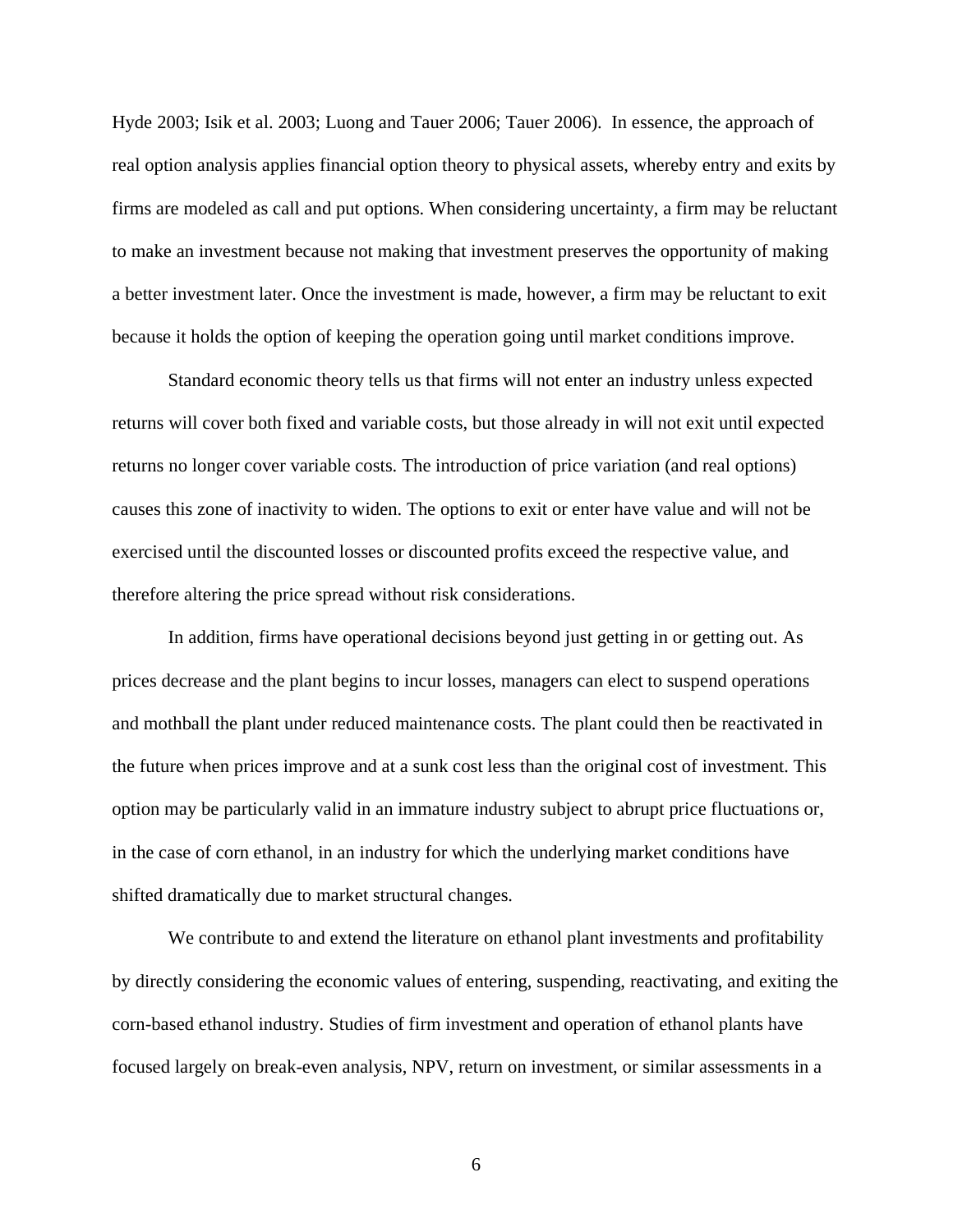deterministic framework, with sensitivity analyses conducted on important costs, technologies, or prices (Eidman 2007; Ellinger 2007; Whims 2002; Gallagher et. al. 2006).

Additional studies of plant investment have incorporated risk and uncertainty via stochastic simulations in the evaluation of firm profitability and returns given various pricing scenarios (Richardson et. al. 2007; Richardson, Lemmer, and Outlaw 2007, Gallagher, Shapouri, and Brubaker 2007), while others have focused on economies of size in production and profitability or costs by firm size (Gallagher, Brubaker, and Shapouri 2005; Gallagher, Shapouri, and Brubaker 2007). In general, however, these approaches take the plant investment as given and evaluate profitability over time given prices and/or price uncertainty. However, none have considered intermediary firm decisions such as temporary suspension of operations.

The application of plant investment decisions considering option values in the ethanol industry has received scant attention. From a similar perspective, Paulson et al. (2008) consider the development of an insurance approach to risk management in the ethanol industry. While the availability of margin insurance would affect returns and investment decisions, the connection to its impact on entry decisions and industry development was not made. Gallagher, Shapouri, and Brubaker (2007) considered option values in their preliminary analyses of the appropriate size of ethanol firms, but argue that plant closure analysis is less important than in the past (prior to 1985) due to the infrequency in which margins dropped below operating costs. While this argument carried merit in the past, large reductions in margins and substantial increases in margin volatility in recent years brings the likelihood that firm need to also consider the possibilities of suspending operation or even exiting the industry.

From this type of analysis, and with firm-specific data, it is possible to identify firm trigger prices that signal the optimal times in which to change the status of plant operations.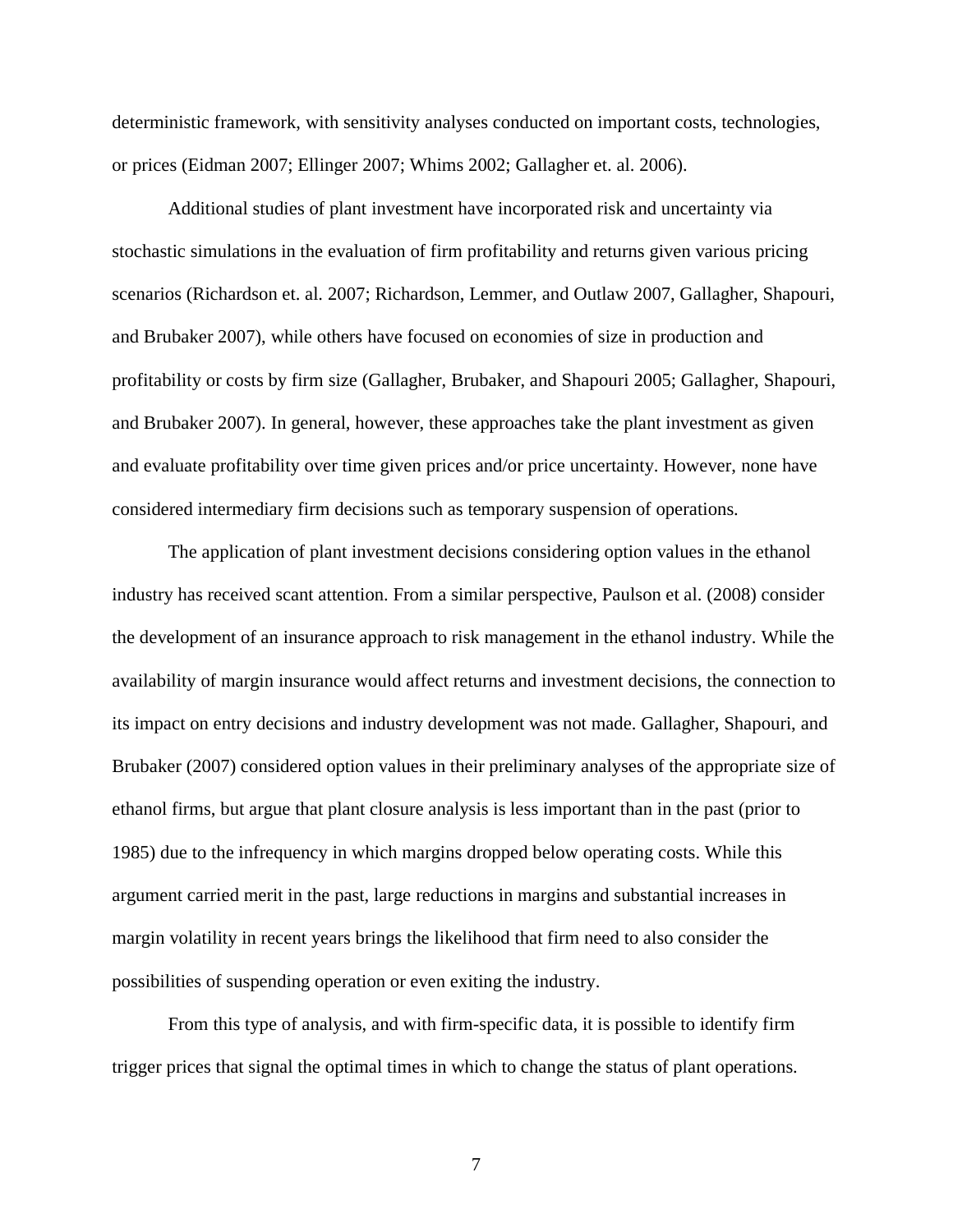From an industry perspective, more effectively capturing these decisions will promote a better understanding and evaluation of optimal industry developments and adjustments. We continue now with a description of the conceptual model and data collected. Next, the empirical results and implications of the research are discussed. We conclude with some summary conclusions and directions for future research

#### Modeling Exit and Entry Conditions

For the derivations that follow, the ethanol gross margin can be interpreted as the effective price when considering investment and disinvestment decisions. The terms price and gross margin are used interchangeably; e.g., price risk is equivalent to gross margin risk. In considering price risk, we adapt the approach developed by Dixit and Pindyck (1994) to identify ethanol gross margin levels that would encourage entry into or exit from the industry, as well as margin triggers that would induce currently operating firms to suspend operations, and those so suspended to reactivate. To begin, the Dixit and Pindyck (1994) model requires that the investment has an infinite life and is nondepreciating. Presuming that most firms will replace equipment as it becomes depreciated to maintain the capital value, the value of depreciation is included in the firm's operating costs.

Now, suppose one can invest in and operate an ethanol plant that will produce a given level of output and incur constant operating costs, *w*, for each unit of output. To enter the industry, there is a fixed cost *k* of investment per unit of output; and for operating plants, there is an exit (or shut-down) cost per unit of output, *l*, to close it. If some of the original investment can be recovered on exit (i.e., positive liquidation value) those proceeds would reduce other exit costs and can result in an overall negative cost to exit.

Firms also have the options to suspend operations and mothball an active plant, and to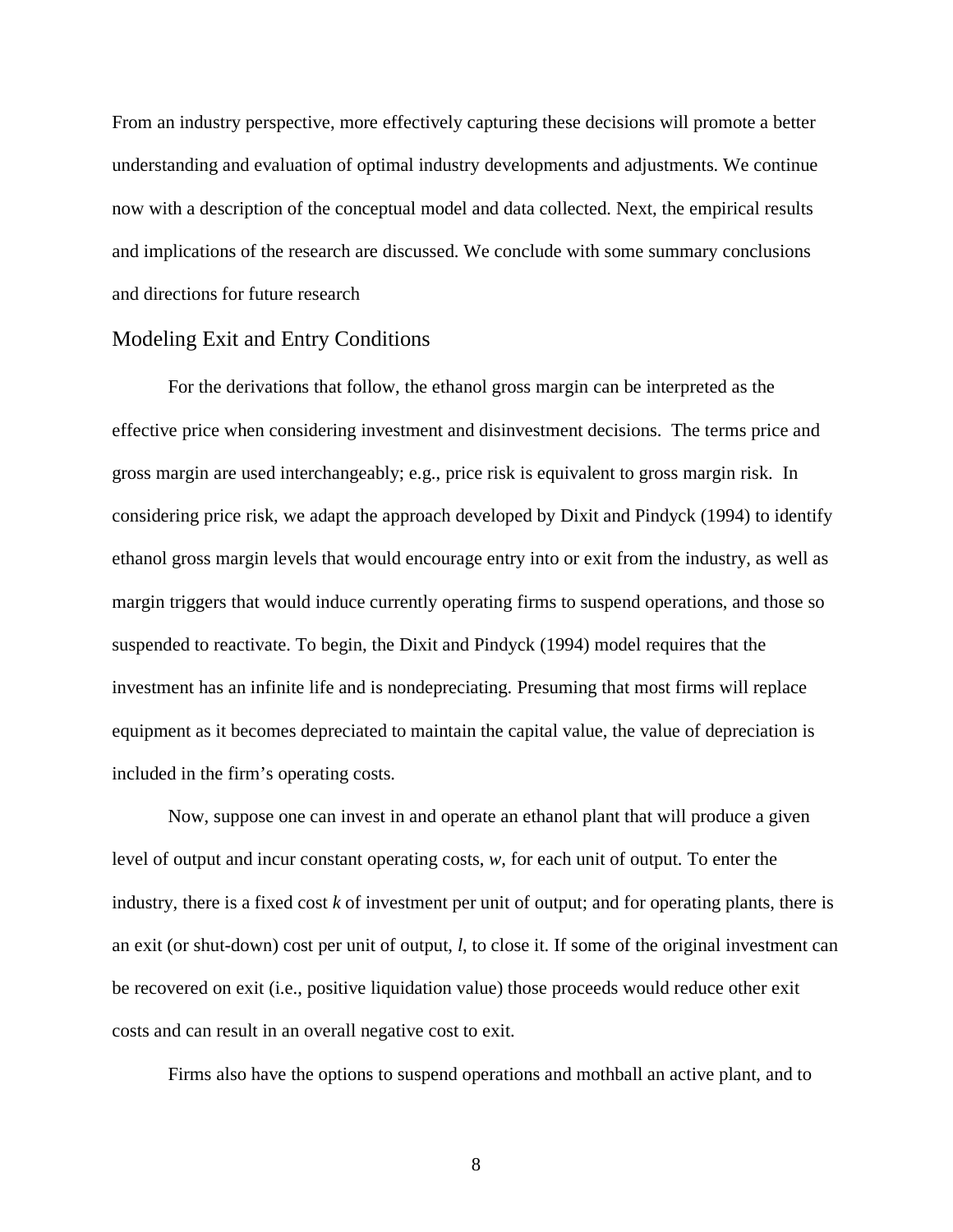reactivate a mothballed plant back to active production. Mothballing requires a sunk cost of *Em* > 0 per unit of expected output. Assets here remain with the firm and positive costs, such as compensatory costs to displaced laborers, would be incurred. Once a plant is mothballed, a unit maintenance cost of  $m > 0$  is required to maintain the existing capital. The plant can be reactivated in the future at an additional sunk cost of *r*. For the mothballing option to be feasible, we assume  $m < w$  and  $r < k$ .

Denote the threshold price that triggers investment and a new firm to enter as *Ph*, and the threshold price that triggers an existing plant to exit as *P<sup>l</sup>* . Further, denote the threshold price that triggers an active firm to mothball as *Pm*, and the threshold price for a mothballed plant to reactivate as  $P_r$ . Since the cost of reactivation is less than that of the original investment, we expect that  $P_r < P_h$ . If we define the Marshallian or NPV trigger prices for entry and exit as  $W_h =$  $w + \delta k$  and  $W_l = w - \delta l$ , respectively (where  $\delta$  is the discount rate) we can express the relative price relations as:  $P_h > P_r > W_h > W_l > P_m > P_l$ .

The ethanol gross margin per unit of output  $(P)$  is assumed to evolve according to Geometric Brownian motion (GBM) and can be specified as  $dP = \mu P dt + \sigma P dz$ , where  $\mu P$  is the expected drift rate of *P*,  $\sigma^2 P^2$  is the variance rate of *P*, and *dz* follows a Wiener process (*dz* =  $\varepsilon \sqrt{dt}$ ), with  $\varepsilon$  being a random draw from a standardized normal distribution. To make the model operational, we require  $\delta > \mu$ . Normalizing output to unity implies the revenue from the plant is simply *P*.

Generally, an active firm will choose to mothball before it exits. However, if mothballing costs are sufficiently high or if the liquidation of assets returns sufficiently negative exit costs (*l*) it may be optimal to exit the industry directly (Dixit and Pindyck 1994). We assume that the expected exit costs (*l*) are unchanged with the addition of the mothballing option; i.e., the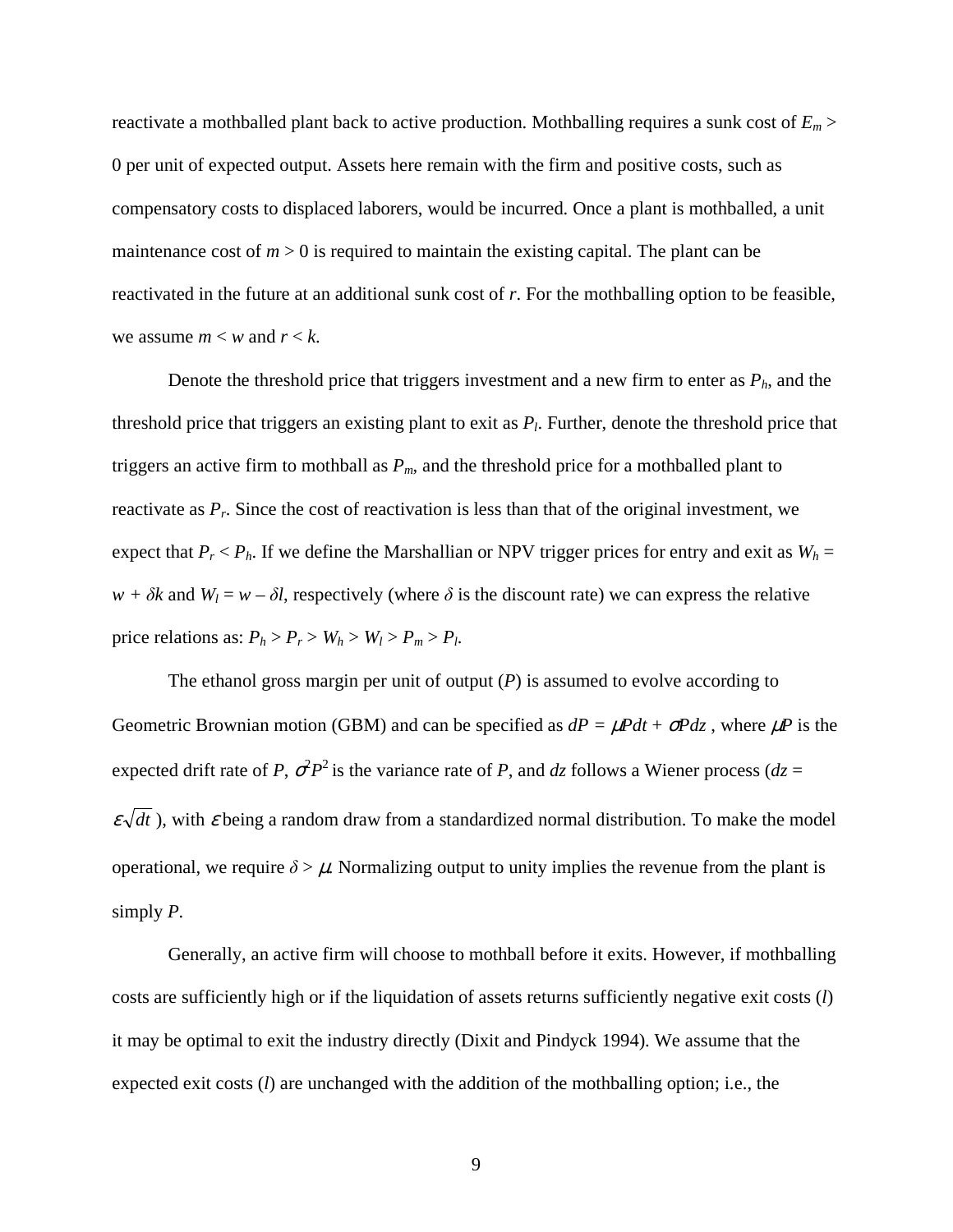remaining liquidation value of plant assets is the same whether coming from active or mothballed state. In reality, going from an active project to an exit may be more or less costly than when exiting from a mothballed state depending on the particular investment project (Dixit and Pindyck 1994). For ease of exposition, we assume that mothballing is used when price falls to a certain point. Accordingly, there are four switching scenarios: idle to active, active to mothballed, mothballed to active, and mothballed to idle.<sup>1</sup>

#### *The Decision to Enter*

Let  $V_0(P)$  equal the discounted expected value of an idle project with the option of operating. The idle project is receiving no income but has the prospect of capital gains if activated in the future. If current investors 'sold' the project and invested the proceeds instead, they would earn  $\delta V_0(P)$ . Equilibrium in the asset market will require:

(1) 
$$
\delta V_0(P) = (1/dt) E_t[dV_0(P)],
$$

<u>.</u>

where E*t*[ ] is the expectation operator at time *t*. The left hand side represents the normal return from the value of the investment and the right hand side is the expected capital gain of the idle project. This is a differential equation with stochastic variable *P*. From Ito's Lemma, we know for a function  $V = V(P)$ ,

(2) 
$$
dV = [V_t + \mu PV'_0' + (\sigma^2/2)P^2V''_0]dt + \sigma PV'_0 dz,
$$

where  $V_t = \frac{\partial V}{\partial t} = 0$  given the infinite time horizon,  $V_0' = \frac{\partial V}{\partial P}$ ,  $V_0'' = \frac{\partial^2 V}{\partial P^2}$ , and  $E[dz] = 0$ . Simplifying (2) and substituting into (1) results in the equilibrium condition:

(3) 
$$
\delta V_0 = \mu P V'_0 + (\sigma^2/2) P^2 V''_0
$$
 or  $(\sigma^2/2) P^2 V''_0 + \mu P V'_0 - \delta V_0 = 0$ 

 $1$  We do not consider the option of investing in a project directly to a mothballed state. While in an oligopolistic industry there may be strategic reasons for this to be viable, it is beyond the scope of this article. Generally, it is unlikely that this route would be cheaper than investing in an operational project upfront (Dixit and Pindyck 1994).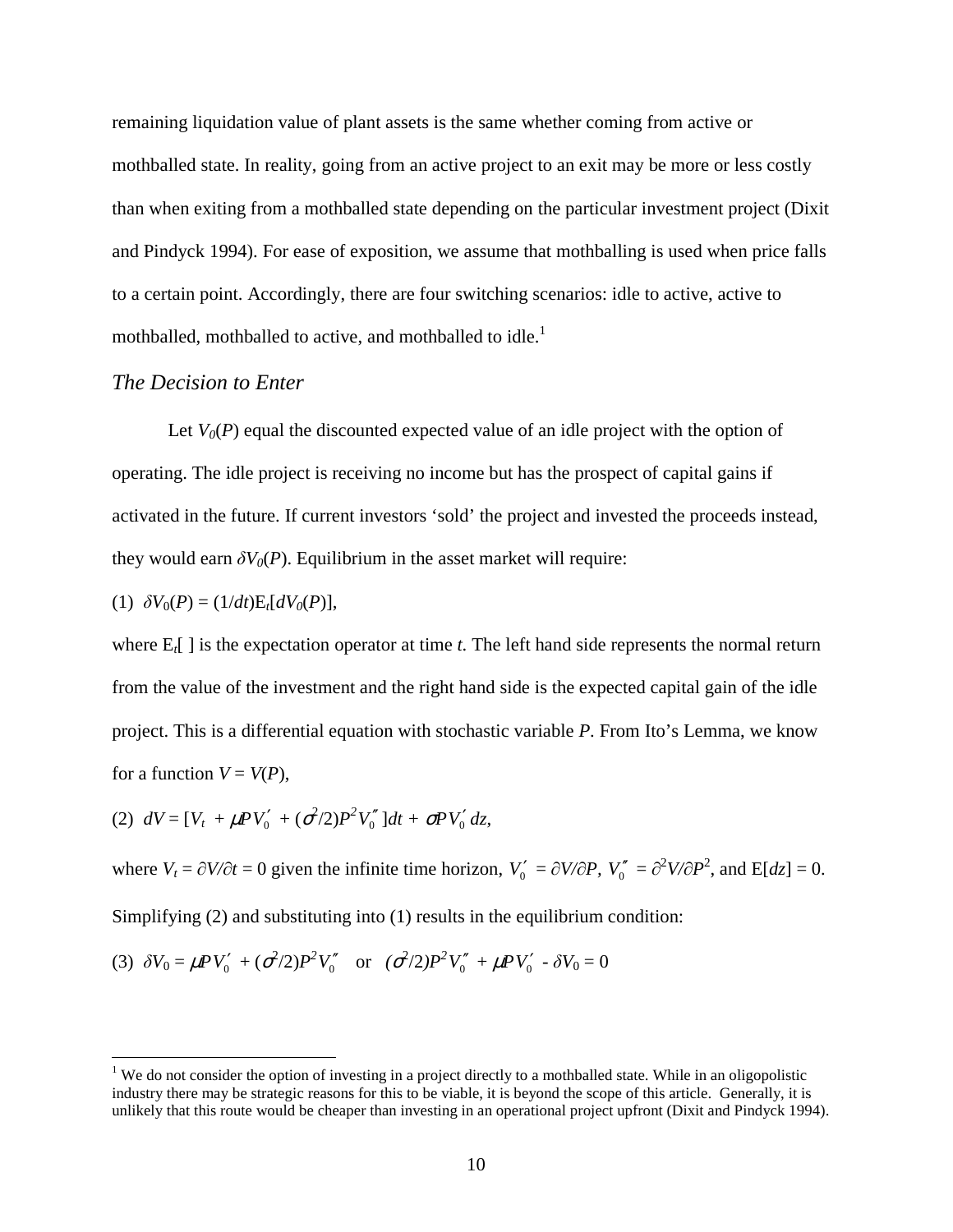The solution to this homogenous, second-order, ordinary differential equation, as shown by Dixit and Pindyck (1994), is:

(4) 
$$
V_0 = A_0 P^{-\alpha} + B_0 P^{\beta}
$$

where  $A_0$  and  $B_0$  are constants to be determined and  $-\alpha = [(1-2\mu/\sigma^2)-(1-2\mu/\sigma^2)^2+8\delta/\sigma^2)^{1/2}]/2 < 0$ and  $\beta = [(1-2\mu/\sigma^2) + ((1-2\mu/\sigma^2)^2 + 8\delta/\sigma^2)^{1/2}]$  /2 > 1. Since the project is idle, *V*<sub>0</sub>(*P*) can be interpreted as the value of the option to enter. As such,  $V_0(P)$  should go to zero as *P* goes to zero. Since  $-\alpha$  < 0 and  $\beta$  > 1, this requires  $A_0 = 0$ , and simplifies (4) to:

(5)  $V_0(P) = B_0 P^{\beta}$ .

### *The Decision to Mothball*

Now consider a plant that is operating and earning instantaneous net revenue  $P - w$ . Let  $V_I(P)$  denote the value function of the active plant. Equilibrium conditions require:

(6) 
$$
\delta V_1 = (P - w) + (1/dt)E_t[dV_1]
$$

where the left-hand-side is the normal return if the plant was sold and proceeds invested at  $\delta$ , and the right-hand-side is the net revenue flow plus the expected capital gain. Analogous to above, the value function for the active plant can be expressed as:

(7) 
$$
V_1(P) = P/(\delta - \mu) - w/\delta + A_1 P^{-\alpha} + B_1 P^{\beta}
$$

where  $A_1$  and  $B_1$  are constants to be determined,  $P/(\delta - \mu) - w/\delta$  is the present value of the net revenue, and  $A_1 P^{\alpha} + B_1 P^{\beta}$  is the value of the option to mothball the plant (Dixit and Pindyck 1994). As the price *P* goes to infinity, the value of the mothballing option goes to zero implying that  $B_1 = 0$ .<sup>2</sup> Thus, (7) simplifies to:

(8) 
$$
V_1(P) = P/(\delta - \mu) - w/\delta + A_1 P^{-\alpha}
$$
.

<sup>&</sup>lt;sup>2</sup> In the two-state entry-exit model, the analytics to this point are identical, except that the value of the option to mothball would be replaced with the value of the option to exit.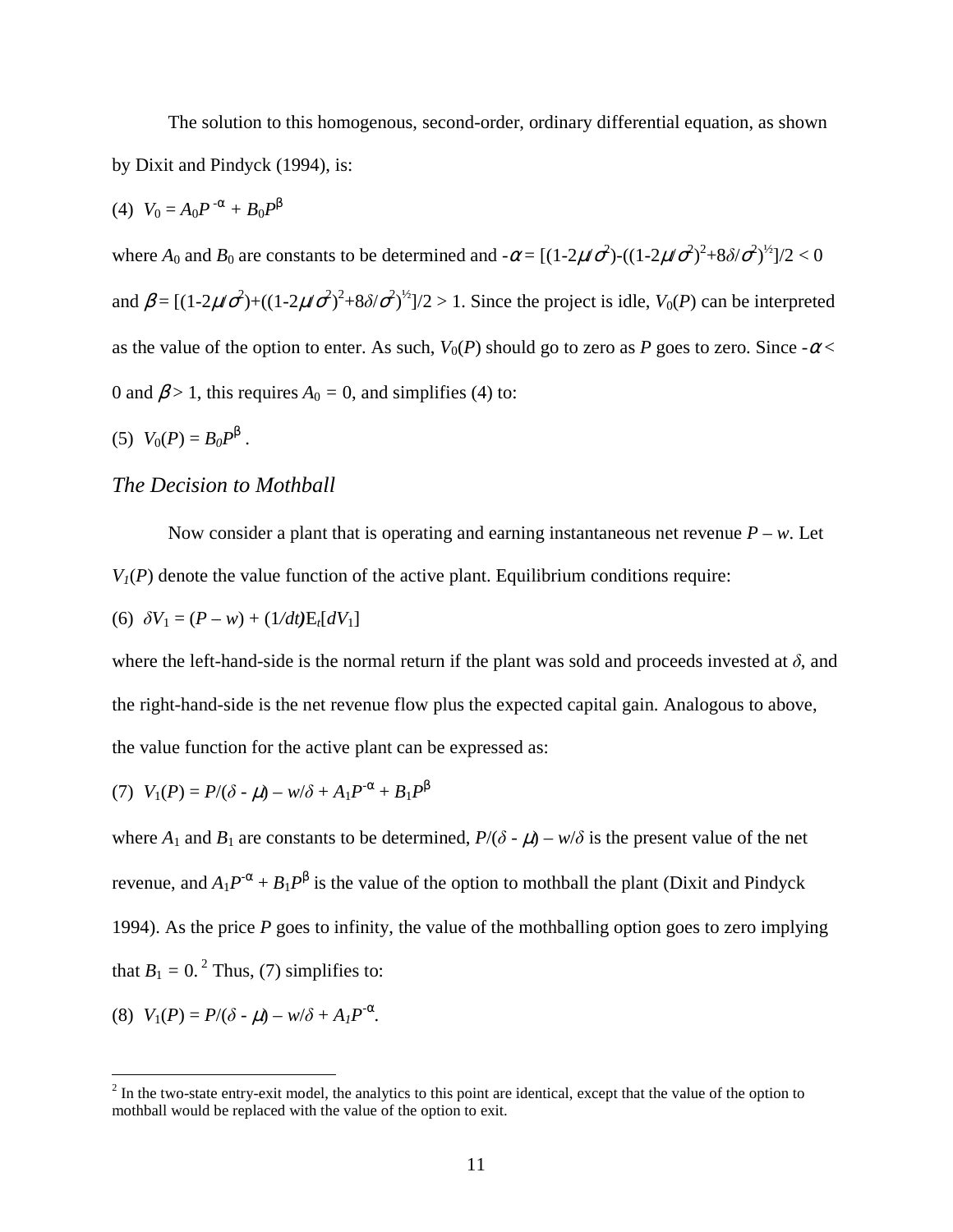#### *The Decision to Reactivate or Exit*

Now consider a plant that is mothballed and incurring unit maintenance costs of *m*. Let  $V_m(P)$  denote the value function of the mothballed plant with the option of reactivating or exiting. Equilibrium in the asset market requires:

$$
(9) \delta V_m = (1/dt) \mathbf{E}_t [dV_m] - m,
$$

where the left-hand-side is the normal return if the firm sold the mothballed plant and invested it at  $\delta$ , and the right-hand-side is the expected capital gain of the mothballed plant less ongoing maintenance costs. The resulting value function can be expressed as:

$$
(10) V_m(P) = A_m P^{\alpha} + B_m P^{\beta} - m/\delta
$$

where  $A_m$  and  $B_m$  are constants to be determined, the first term on the right-hand-side is the value of the option to exit, the second term is the value of the option to reactivate the mothballed plant, and the last term is the capitalized maintenance cost assuming the plant remains mothballed forever (Dixit and Pindyck 1994).

### *Deriving the Trigger Prices*

Following Dixit and Pindyck (1994), at each of the four defined switching points, we have smooth-pasting (SP) and value-matching (VM) conditions. SP conditions require tangency of the value functions at the respective trigger prices. The first VM condition states that at the investment trigger price, *Ph*, the value of the option to enter must equal the value of the active project minus the sunk cost of investment. This implies (with the smooth pasting condition):

(11) 
$$
V_0(P_h) = V_1(P_h) - k
$$
 and  $V'_0(P_h) = V'_1(P_h)$ .

The second VM condition states that at the mothball trigger price, *PM*, the value of the option to mothball must equal the value of the mothballed plant minus the sunk cost of mothballing: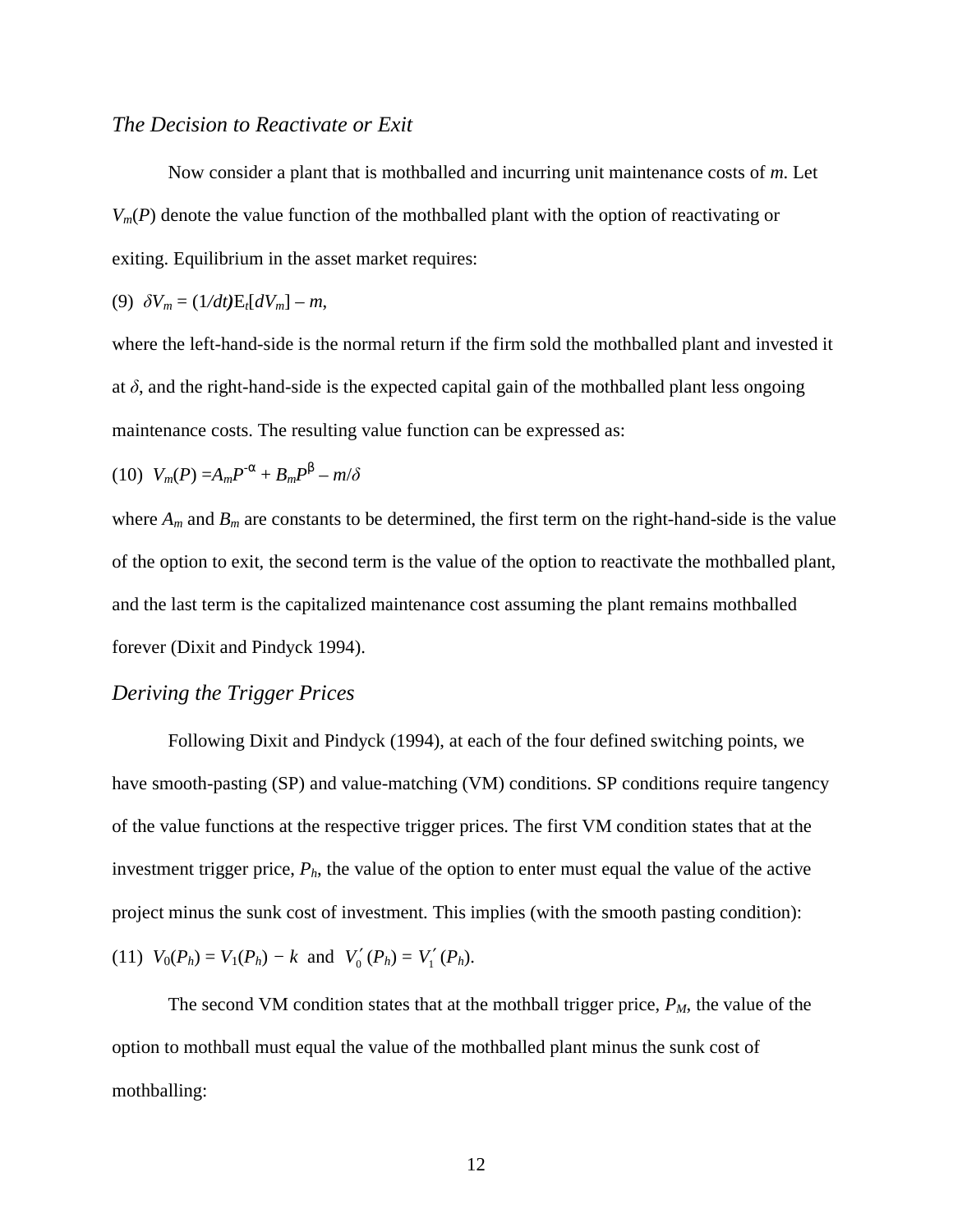(12)  $V_1(P_m) = V_m(P_m) - E_m$  and  $V'_1(P_m) = V'_m(P_m)$ .

The third VM condition states that at the reactivate trigger price,  $P_r$ , the value of the option to reactivate must equal the value of the active project minus the sunk cost of reactivation: (13)  $V_m(P_r) = V_1(P_r) - r$  and  $V'_m(P_r) = V'_1(P_r)$ .

Finally, the last VM condition states that at the exit trigger price,  $P_l$ , the value of the option to exit must equal the value of exiting less any sunk costs of exit:

(14) 
$$
V_m(P_l) = V_0(P_l) - l
$$
 and  $V'_m(P_l) = V'_0(P_l)$ .

This simultaneous set of equations results in eight equations with eight unknowns  $(A_1, B_0, A_m, A_m)$ *Bm*, *Ph*, *Pr*, *Pm*, *Pl*) and can be solved for using a numerical analytic approach.

## Cost Data and Parameter Estimation

Application of the empirical model requires estimates of  $\mu$  and  $\sigma$  from corn and ethanol prices, and estimates of firm operational and investments costs; i.e., *m*, *Em*, *r*, *k*, *l*, and *w*.

### *Ethanol and Corn Prices*

Daily corn prices were collected from the Datastream (2008) representing settlement prices for nearby corn futures contracts on the Chicago Board of Trade. Daily ethanol prices were retrieved from the Bloomberg (2008) representing national average rack (wholesale) prices. To compute the gross margin, we convert the corn price into a dollar per gallon of ethanol equivalent using an average conversion rate of 2.8 gallons per bushel of corn.<sup>3</sup> The data collected encompassed prices from 1 January 1998 through 2 December 2008 (figure 1).

From 1998 through 2004, ethanol prices were in the range of \$1 to \$2 per gallon. Rapid growth in demand pushed daily ethanol prices to a peak in July 2006 at nearly \$3.98. Since then

The sum data collected revealed no obvious differences in yields across plants of different sizes. In all size categories, yields both above and below our estimate were evident.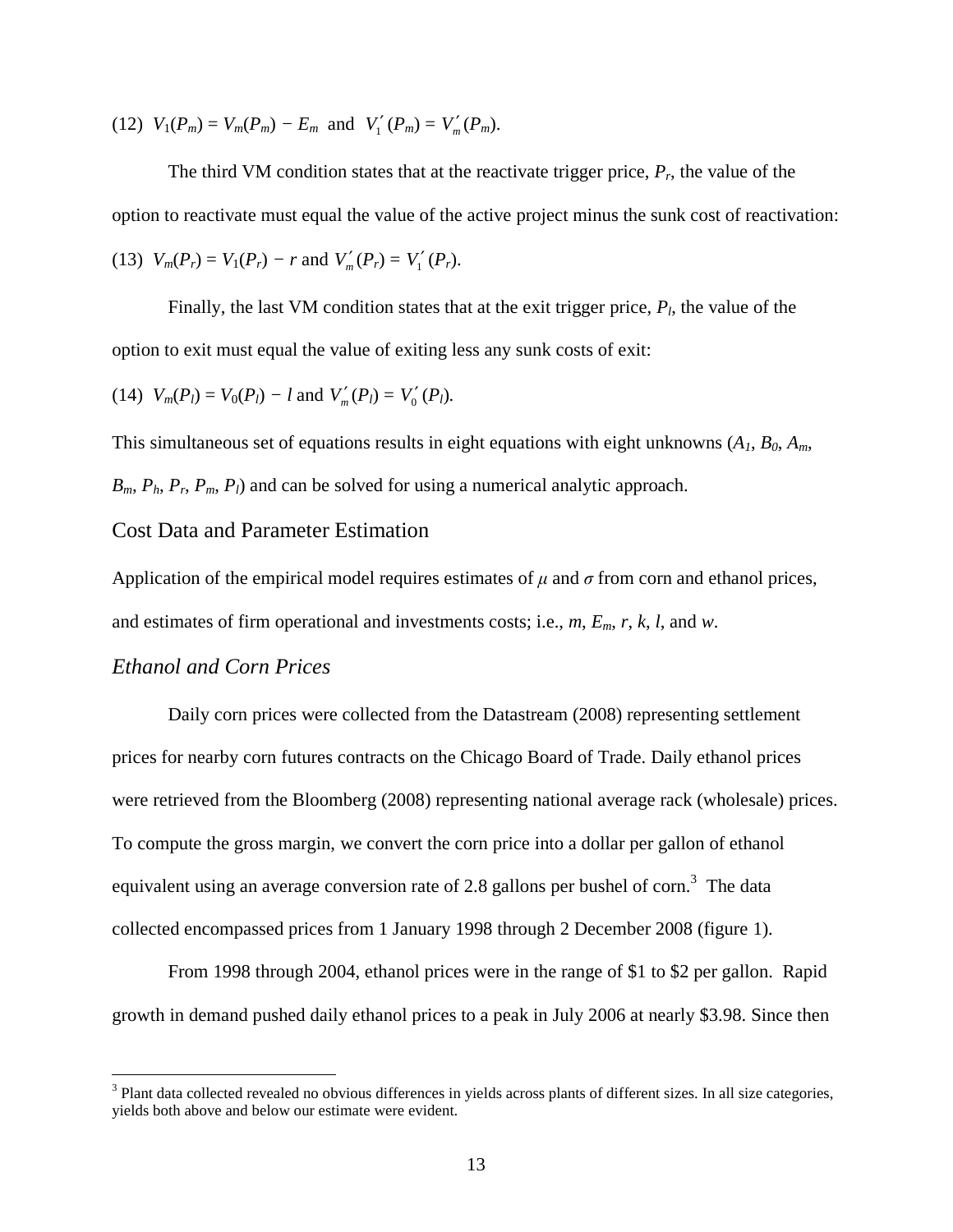prices have remained highly variable and are currently trading at around \$2 (figure 1). Relative to ethanol prices, corn prices were relatively less variable early in the sample period but have demonstrated strong price growth from October 2006 through June 2008. More recently, both corn and ethanol prices have dropped precipitously. Since the beginning of 2008, ethanol gross margins have been consistently below \$1 per gallon (figure 1).

Given that investors and plant managers do not likely respond to daily price movements, the original data were converted to monthly levels by averaging the daily price quotes within each month. While it is clear from figure 1 that the variation in corn and ethanol prices are quite different, it is the gross margin, or the combined effect of both price series, that is of ultimate importance to firm investor/managers. Note, the use of actual monthly prices in our model does not necessarily imply that managers follow naïve price expectations. The results developed here show the optimal levels of prices in which to change the status of plant operations, however, the specific prices used by managers to compare to the trigger prices may be based on actual or expected prices.

The premise underlying real option pricing is that the stochastic price variable, here the gross margin, follows a random walk; i.e., a stochastic process consisting of a sequence of changes each of whose characteristics (as magnitude or direction) is determined by chance. In addition, the option model assumes that gross margins are log-normally distributed. Accordingly, we use the statistic  $d_t = \ln(P_t/P_{t-1})$  to compute the monthly mean and variance parameters. Given that other cost data is on an annual basis, we annualize the monthly statistics resulting in an annually adjusted mean of 0.07 and variance of  $0.64<sup>4</sup>$ . The positive mean rate of drift implies

<sup>&</sup>lt;sup>4</sup> Comparatively, the annualized mean and variance estimates for corn and ethanol prices were 0.08 and 0.05, and <sup>4</sup> 0.08 and 0.11, respectively.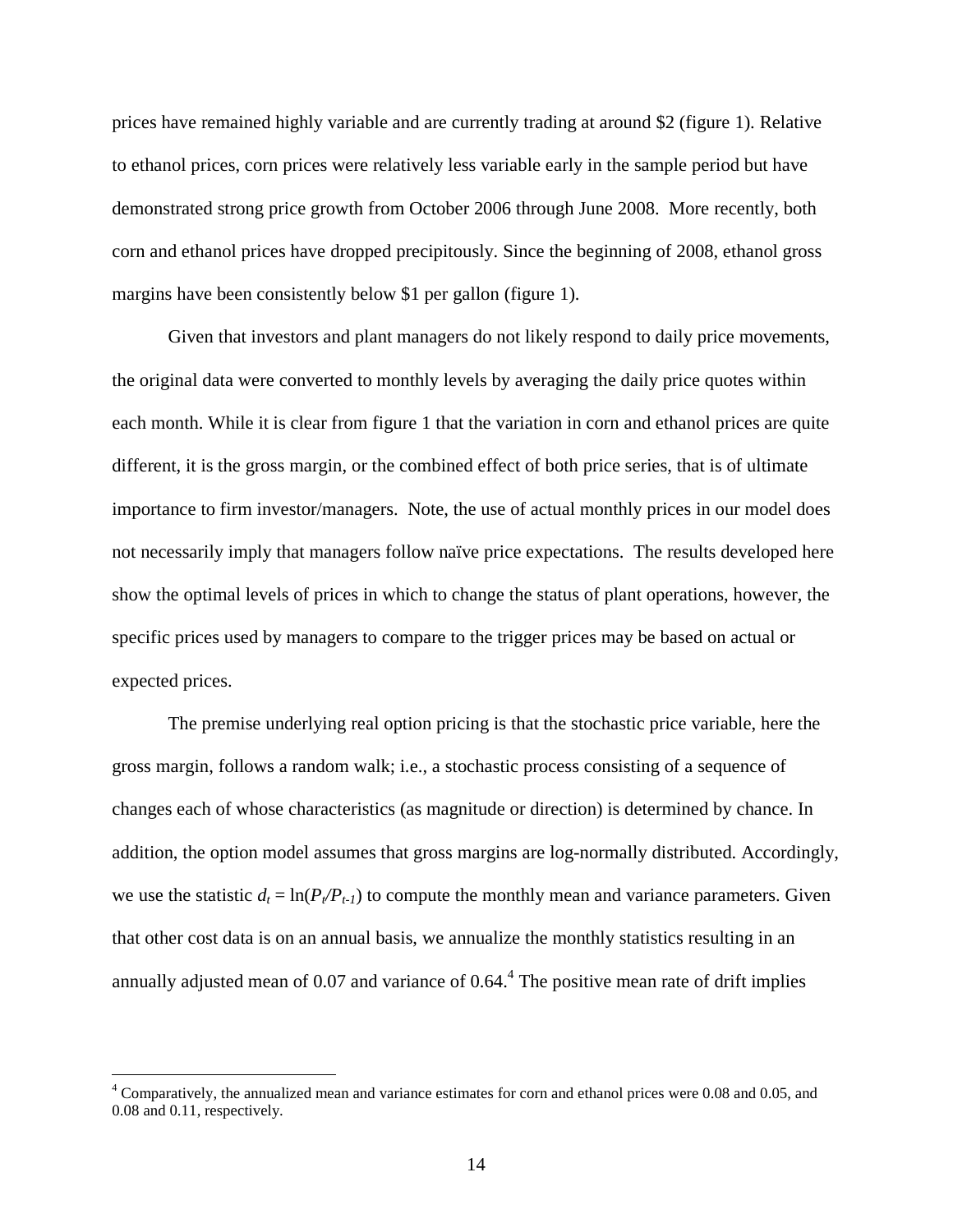gross margins have trended upward over the sample period, a result clearly affected by the abrupt rise in margins in 2006. Given this recent 'bias' to the trend estimate, we initially assume  $\mu = 0$ .

If gross margins follow a random walk, it follows that the natural log of gross margins has a unit root; i.e., a nonstationary price process, and this can be tested empirically. While price theory suggests that commodity prices should be stationary, the empirical literature have frequently implied the opposite (Wang and Tomek 2007). To see whether the gross margins for ethanol producers followed a random walk in our sample, Augmented Dickey-Fuller (ADF) tests were conducted. Regressions were estimated to test for a random walk with drift and trend, with drift and no trend, and with only a random walk.<sup>5</sup> Lagged dependent variable terms were also included to ensure white noise residuals.

In all cases for corn prices, we cannot reject the null hypothesis of a unit root. These results differ from Wang and Tomek (2007) who found that under most specifications, but not all, a unit root was rejected for monthly corn prices from 1960 to 2005, notably ending prior to the strong price increases. Ethanol prices also show evidence of a unit root in both the random walk and random walk with drift specifications. In relation to fuel prices, Postali and Picchetti (2006) conclude that GBM is a good approximation for crude oil prices, implying the existence of a unit root. Historically, ethanol and crude oil prices have been highly positively correlated giving some support to the GBM assumption towards, at least, ethanol prices. Finally, a unit root is detected in the random walk equation for the gross margin series. Given the empirical results that indicate at least one specification for each variable returns a unit root, it is reasonable to assume that ethanol firms would act as if prices follow a random walk.

<u>.</u>

<sup>&</sup>lt;sup>5</sup> Specifically we model  $DP_t = \phi_0 + (\phi_1 - 1)P_{t-1} + \alpha TREND_t + \sum_{i=1}^{n} \beta_i DP_{t-i} + V_t$  $DP_t = \phi_0 + (\phi_1 - 1)P_{t-1} + \alpha TREND_t + \sum_{i=1}^{n} \beta_i DP_{t-i} + v_t$ , where  $DP_t = P_t - P_{t-1}$ , *P* is the ethanol gross margin, *TREND* is the trend term from 1 to *N*, and *DPt-i* are lagged dependent variables. The null hypothesis assumes non-stationarity, or  $(\phi_1 - 1) = 0$ .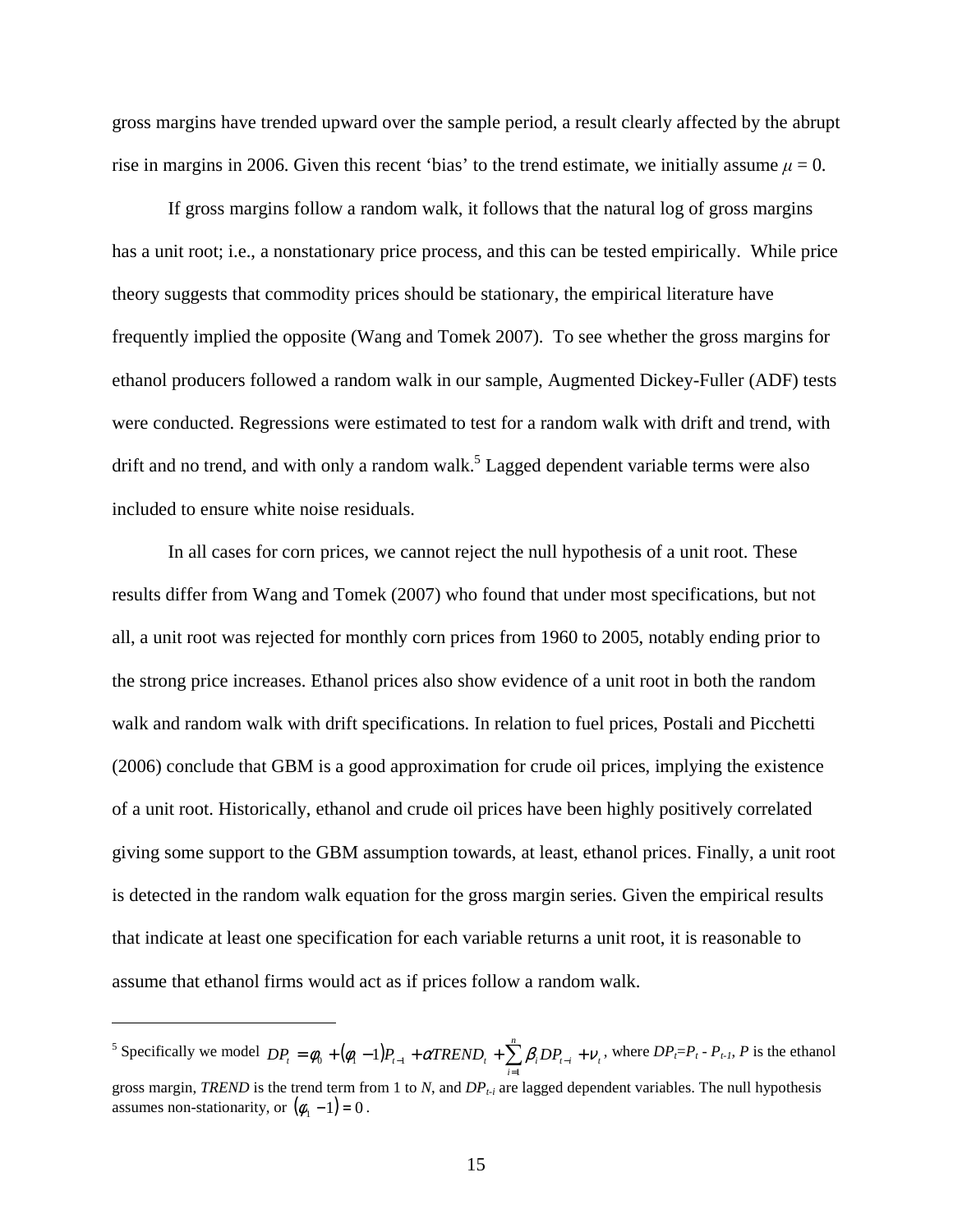### *Investment and Operating Costs*

Investment and operating cost data for corn ethanol plants were taken from the existing literature and represent actual plant data, enterprise budgets, or engineering estimates. Plant costs were grouped by plant size to ascertain any differences in investment and operational decisions to account differences in relative costs. Size classes were broadly defined as less than or equal to 25 million gallons (mgal) per year, 26 - 60 mgal, and more than 60 mgal for the small, medium and large classes, respectively. Table 1 shows the investment and operational cost data collected, along with the value of by-product sales, namely distillers dried grains with solubles (DDGS).

All costs are expressed in dollars per gallon of ethanol and converted to constant 2006 dollars for proper comparison. Capital and depreciation costs were deflated by the Chemical Engineering Plant Cost Index (CECPI 2008), raw material and chemical costs by the Producer Price Index for Chemicals and Allied Products (BLS 2008), utilities and energy costs by Department of Energy prices (DOE 2008), labor and other costs by the *Current Employment Statistics* survey of average hourly earnings of production workers (BLS 2008), and by-product sales by average wholesale DDGS prices (*Feedstuffs* 2008).

The average cost of capital investment costs, as seen in Table 1, declines as plant size increases (Table 2). Capital costs include construction costs (e.g., equipment, engineering, installation) and non-construction costs (e.g., land, start up inventories, working capital). On average, capital costs decrease from \$1.95 per gallon for small plants to \$1.22 for large plants.

Operating costs were aggregated into four general categories. Chemical inputs include other raw materials and non-corn feedstocks (e.g., denaturants, enzymes, and yeast). Utilities and energy costs include costs for electricity, steam, water, water treatment, and fuel. Capital investments were generally amortized (depreciated) over a 10 to 15 year time horizon. Labor and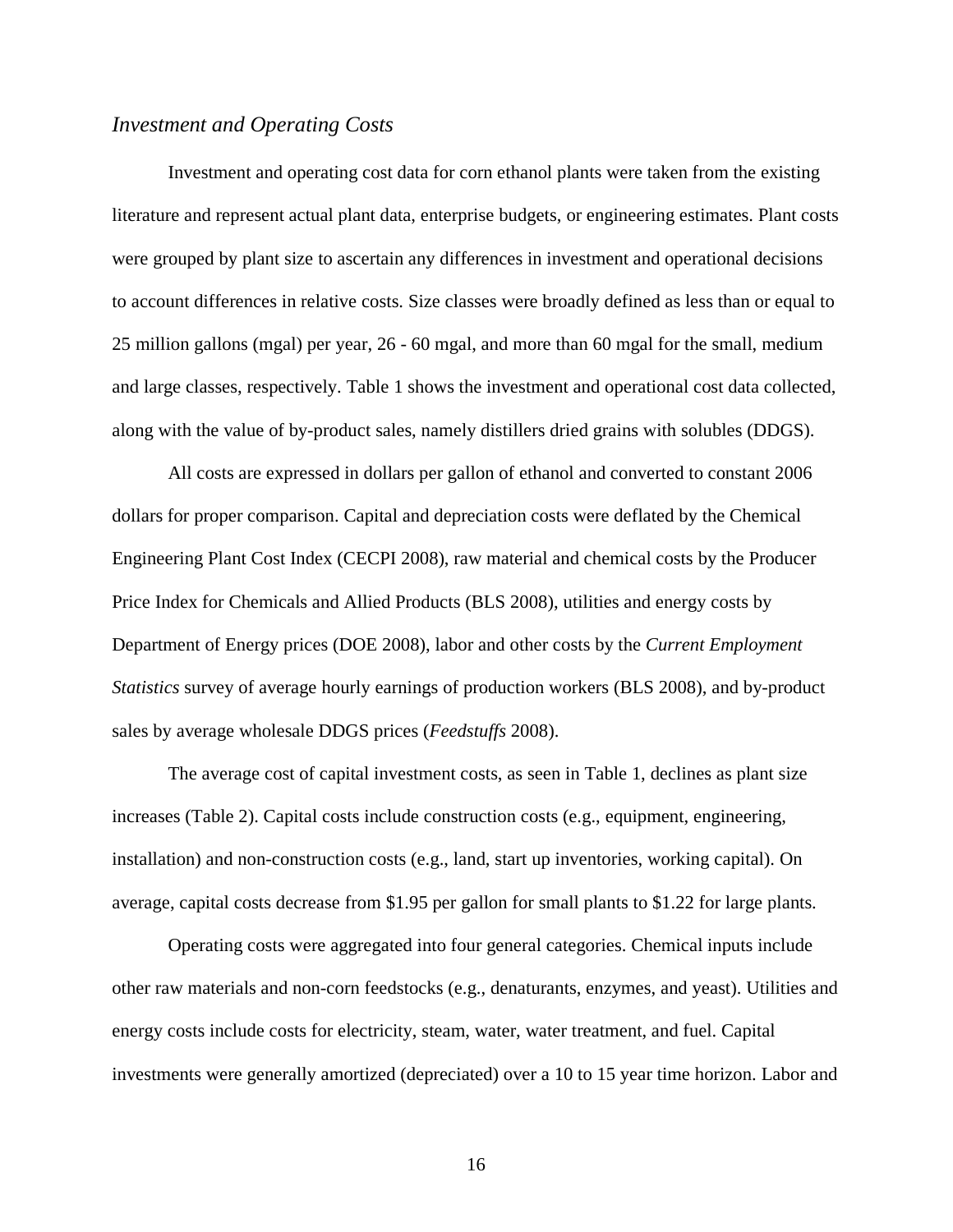|                   |                                               |         | <b>Operating Costs</b> |            |        |         |       |         |         |                                        |
|-------------------|-----------------------------------------------|---------|------------------------|------------|--------|---------|-------|---------|---------|----------------------------------------|
|                   | Size                                          | Capital | Chem.                  | Utilities/ | Labor/ | Depre-  |       | $Co-$   | Net Op. |                                        |
| Year              | (mgal/yr)                                     | Cost    | Inputs                 | Energy     | Other  | ciation | Total | Product | Costs   | Source                                 |
|                   | ------- Small Plant ------------------------- |         |                        |            |        |         |       |         |         |                                        |
| 1998              |                                               |         | 0.14                   | 0.35       | 0.26   |         |       | 0.39    |         | Shapouri, Gallagher, and Groboski 2002 |
| 1999              | 25.0                                          | 1.49    | 0.12                   | 0.23       | 0.15   | 0.15    | 0.65  | 0.36    | 0.30    | McAloon et al. 2000                    |
| 2000              | 15.0                                          | 2.20    | 0.15                   | 0.24       | 0.12   | 0.14    | 0.65  | 0.46    | 0.19    | Whims 2002                             |
| 2002              | $<$ 40                                        | 2.11    | 0.11                   | 0.31       | 0.18   | 0.21    | 0.81  | 0.29    | 0.52    | Shapouri and Gallagher 2005            |
| 2004              | 16.1                                          | 2.01    | 0.12                   | 0.24       | 0.14   | 0.18    | 0.67  | 0.24    | 0.43    | Rajagopalan et al. 2005                |
| Average           | 18.7                                          | 1.95    | 0.13                   | 0.27       | 0.17   | 0.17    | 0.74  | 0.35    | 0.40    |                                        |
|                   |                                               |         |                        |            |        |         |       |         |         |                                        |
| 1998              |                                               |         | 0.18                   | 0.28       | 0.22   |         |       | 0.30    |         | Shapouri, Gallagher, and Groboski 2002 |
| 1999 <sup>b</sup> | 48.0                                          | 1.17    | 0.16                   | 0.71       | 0.13   | 0.11    | 1.11  | 0.32    | 0.79    | English et al. 2006                    |
| 2000              | 30.0                                          | 1.55    | 0.14                   | 0.22       | 0.11   | 0.10    | 0.57  | 0.46    | 0.11    | Whims 2002                             |
| 2000              | 40.0                                          | 1.38    | 0.13                   | 0.22       | 0.10   | 0.09    | 0.54  | 0.46    | 0.08    | Whims 2002                             |
| 2002              |                                               | 1.72    | 0.11                   | 0.22       | 0.17   | 0.17    | 0.67  | 0.31    | 0.36    | Shapouri and Gallagher 2005            |
| 2004              | 42.2                                          | 1.34    | 0.12                   | 0.25       | 0.07   | 0.12    | 0.56  | 0.24    | 0.32    | Rajagopalan et al. 2005                |
| 2006              | 40.0                                          | 1.17    | 0.10                   | 0.26       | 0.08   | 0.12    | 0.55  | 0.29    | 0.26    | Kwiatkowski et al. 2006                |
| Average           | 40.0                                          | 1.39    | 0.13                   | 0.31       | 0.12   | 0.12    | 0.69  | 0.34    | 0.35    |                                        |
|                   |                                               |         |                        |            |        |         |       |         |         |                                        |
| 1998              |                                               |         | 0.11                   | 0.21       | 0.22   |         |       | 0.33    |         | Shapouri, Gallagher, and Groboski 2002 |
| 2006              | 100.0                                         | 1.22    | 0.12                   | 0.37       | 0.12   | 0.12    | 0.73  | 0.35    | 0.39    | Low and Isserman 2007                  |
| Average           | 100.0                                         | 1.22    | 0.11                   | 0.29       | 0.17   | 0.12    | 0.70  | 0.34    | 0.36    |                                        |

**Table 1. Capital and Operating Costs, Excluding Corn, for Dry-Grind Corn Ethanol Plants, by Size (\$/gal)**

Note: Costs were converted to 2006 dollars by the CECPI (2008) for capital and depreciation costs, by DOE's (2008) energy outlook for utilities and energy, by the Producer Price Index for chemicals and allied products (BLS 2008) for chemical costs, by average hourly earnings of manufacturing workers for laborand other costs (BLS 2008), and by the April distillers dried grains with solubles price (*Feedstuffs* 2008) for co-product sales. Empty cells indicate that therespective costs were not reported. Labor costs of \$0.06/gal were added to the labor/other category for English et al. (2006).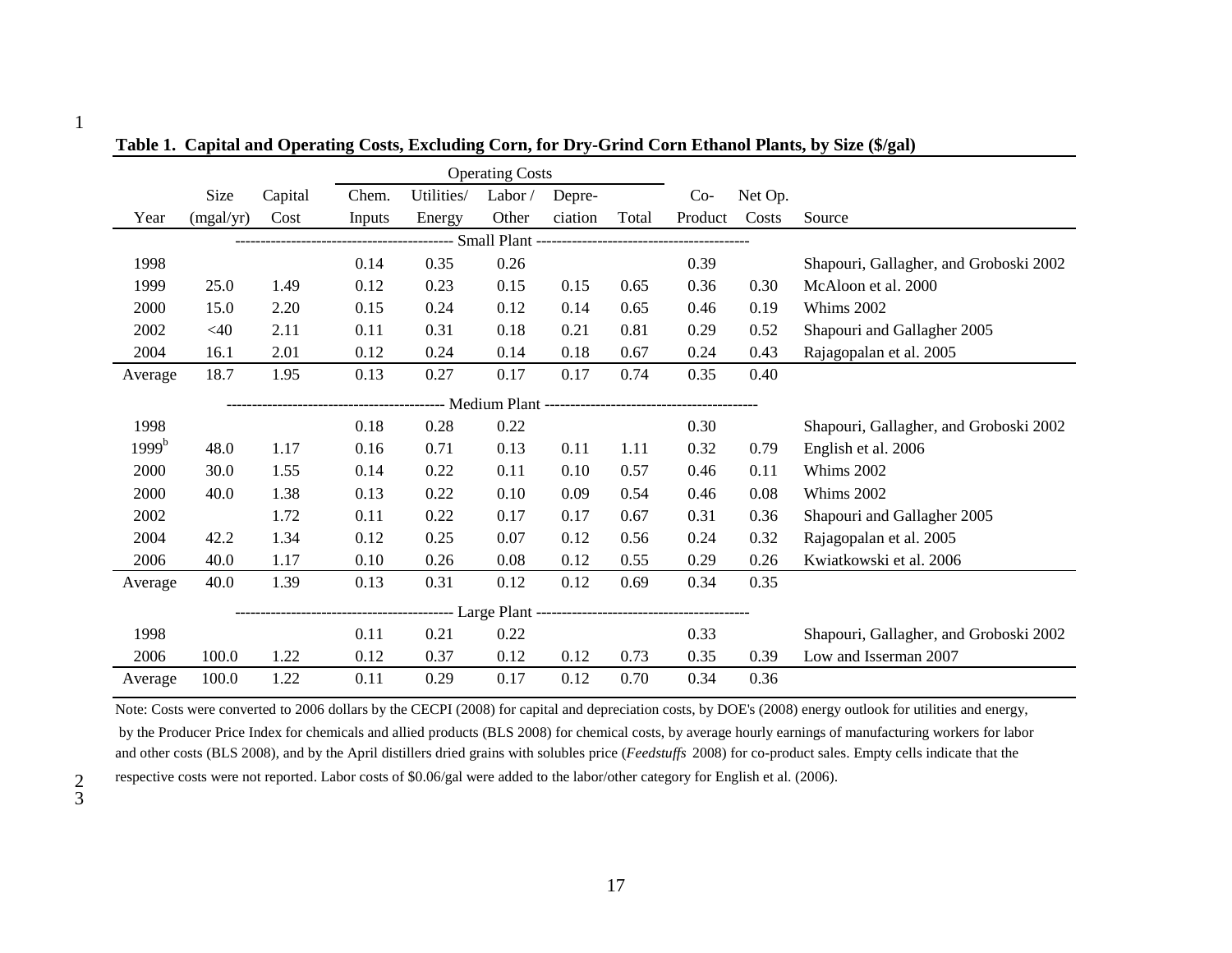|             |        | <u>.</u> |         |      |                        |                       |        |        |
|-------------|--------|----------|---------|------|------------------------|-----------------------|--------|--------|
|             |        |          |         |      | <b>Operating Costs</b> | <b>Mothball Costs</b> |        |        |
| Plant       | Invest | Exit     | $Co-$   | Full | Net.                   | Invest                | Maint. | React. |
| <b>Size</b> | (k)    | (l)      | Product | (w)  | (w')                   | $(E_m)$               | (m)    | (r)    |
| Small       | 1.95   | $-0.49$  | 0.35    | 0.74 | 0.40                   | 0.10                  | 0.05   | 0.20   |
| Medium      | 1.39   | $-0.35$  | 0.34    | 0.69 | 0.35                   | 0.07                  | 0.03   | 0.14   |
| Large       | 1.22   | $-0.31$  | 0.34    | 0.70 | 0.36                   | 0.06                  | 0.03   | 0.12   |

Table 2. Baseline dry-grind corn ethanol investment and operating costs, (\$/gal).

Note: Baseline costs assume exit cost  $(l) = -0.25k$ , investment mothball cost  $(E_m) = 0.05k$ , maintenance mothball costs  $(m) = 0.025k$ , and reactivation cost  $(r) = 0.10k$ . Operating costs exclude corn feedstock costs.

other costs include labor, supplies, administration, overhead, maintenance, and waste management. Average operating costs (*w*) were \$0.74, \$0.69, and \$0.70 per gallon for the small, medium, and large plant classes, respectively (table 2). With economies of size in production expected, we would expect to see a monotone reduction in costs as size increases. The fact that average operating costs for the large plant increase modestly from that of the medium plant is likely an artifact of the unequal and limited number of observations in each size category.

By-product contributions were similar across plant sizes and predominantly reflect the sales of DDGS. Some studies discuss the value of other by-products (e.g.,  $CO<sub>2</sub>$ ), but were generally not reported. Rajagopalan et al. (2005) present alternative dry-grind technologies with germ and fiber separation equipment that produce alternative by-products and alter ethanol yields. The values of by-products are non-trivial and represent roughly 50% of the non-corn operating costs (table 2). <sup>6</sup> The resulting net operating costs after subtracting out the value of byproduct sales (*w*′) are \$0.40, \$0.35, and \$0.36 per gallon for the small, medium, and large plants, respectively.

The overall value of assets if an ethanol plant is liquidated was unknown due to a lack of history with market sales of ethanol processing technology and equipment. We assumed that land

 $\overline{a}$ 

<sup>&</sup>lt;sup>6</sup> The high value of ethanol by-products combined with expectations that DDGS prices will be increasingly variable, reduces the validity of the constant-cost assumption for *w*. While beyond the scope of the present article, a direction for future research is to augment the model by including a separate stochastic variable for ethanol by-products.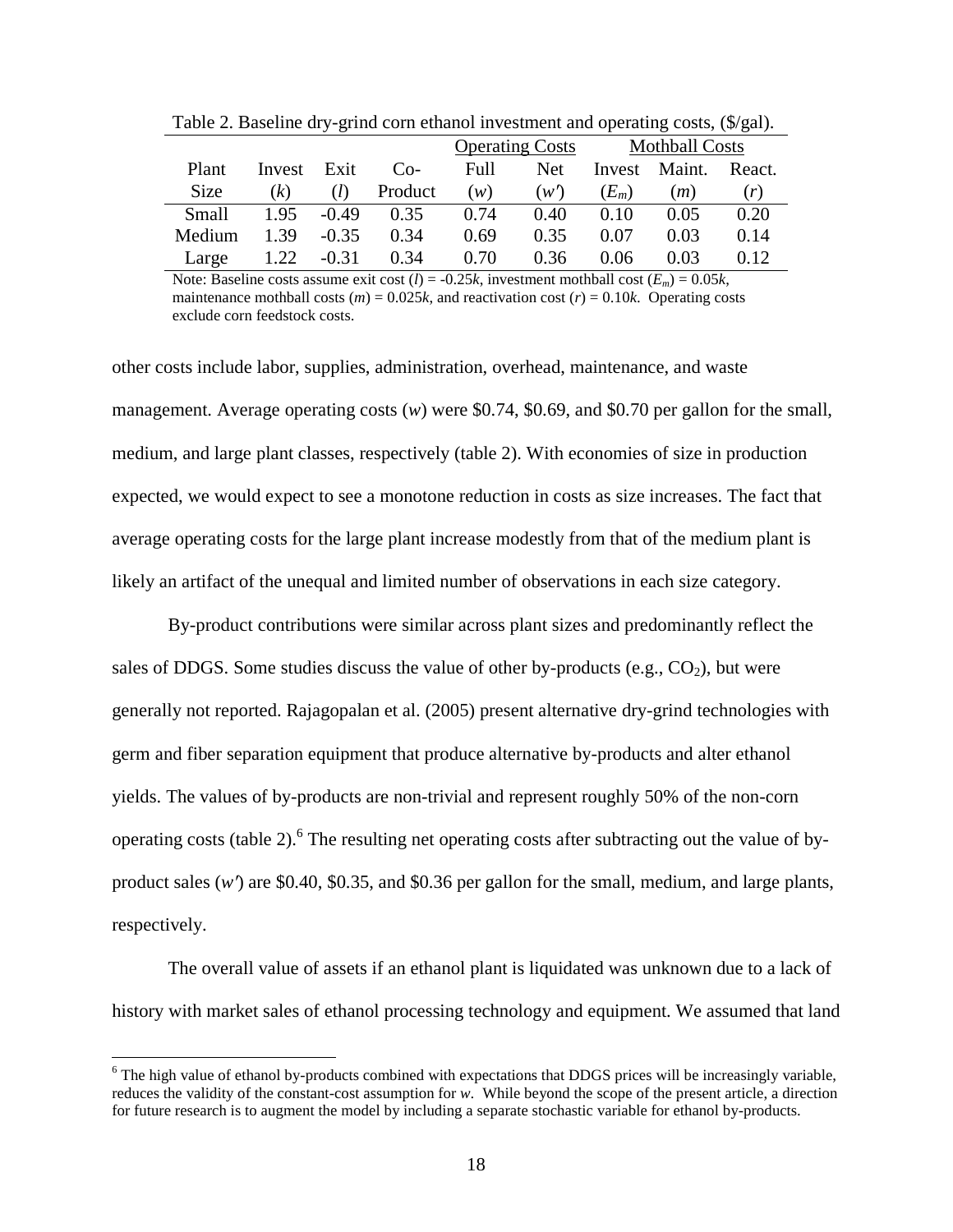would hold its value and production facilities could be retrofitted for alternative uses, producing a liquidation value worth 25% of initial investment costs upon exit (i.e., *l* = -0.25*k*). The robustness of our results to this assumption is examined later through sensitivity analysis.

The cost of mothballing and maintaining a mothballed ethanol plant was also unkown. In a 2005 press release, Terra Industries, Inc. announced that it would cost \$5 million to mothball a 225 mgal/year methanol facility (*Chemical Engineering Press* 2005). Linearly extrapolating our investment costs (table 2) out to this size of plant would imply a sunk cost  $(E_m)$  of around 3%. Given the optimistic nature of most press releases, we assume a slightly higher estimate of 5%. Soontornrangson et al. (2003) cite mothball maintenance costs (*m*) for an electrical power plant at 1% of capital costs, or around 20% of operating costs. Applying the 20% relationship to our estimates in table 2 results in maintenance costs of around 5% of capital costs. Conservatively, we select a mid-range estimate of 2.5%. Reactivation costs (*r*) were assumed double that of the initial cost to mothball, or 10%. All baseline parameters are displayed in table 2. Finally, we assume a discount rate  $(\delta)$  of 8% to reflect a relatively higher credit risk of ethanol plant investment.

### Empirical Results

The estimated cost and margin parameters were substituted into the 8-equation system, (11) through (14) above, and solved for using Matlab software (version 7.5). We begin by discussing the results of the baseline solution using input parameters from table 2. This is followed by sensitivity analysis of the results over key cost and margin parameters.

### *Baseline Solutions*

Ethanol gross margins by plant size that would encourage entry in  $(P_h)$  and exit from  $(P_l)$ ethanol processing at the baseline parameters (Table 2) are shown in Table 3. Also included are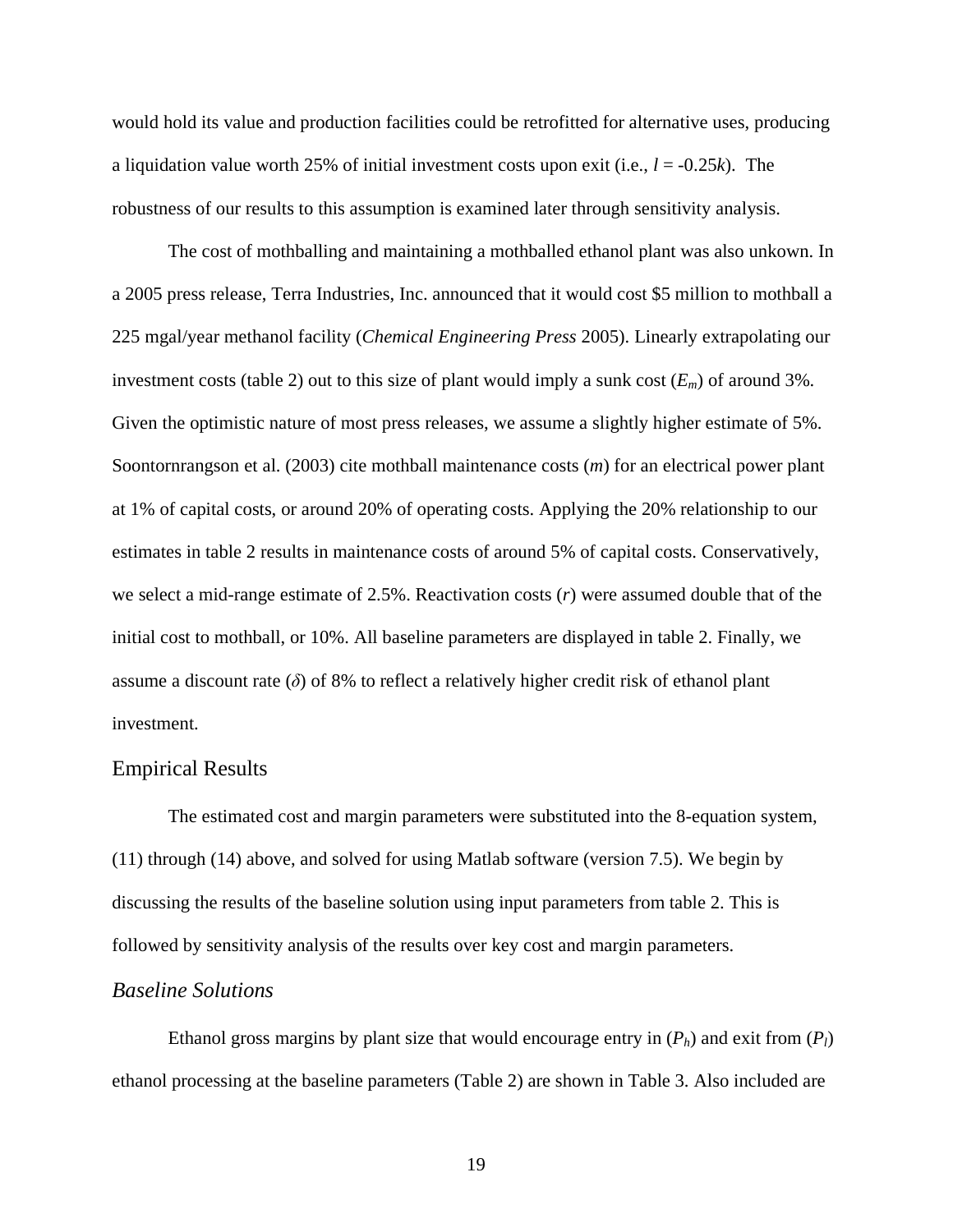|                           |       | <b>Plant Size</b> |       |
|---------------------------|-------|-------------------|-------|
| Cost or Trigger Price     | Small | Medium            | Large |
| Investment Cost $(k)$     | 1.95  | 1.39              | 1.22  |
| Net Operating cost $(w')$ | 0.40  | 0.35              | 0.36  |
| Entry, $P_h$              | 1.78  | 1.39              | 1.33  |
| Reactivate, $P_r$         | 0.79  | 0.66              | 0.66  |
| Entry (NPV), $W_h$        | 0.55  | 0.46              | 0.45  |
| Exit (NPV), $W_l$         | 0.43  | 0.37              | 0.38  |
| Mothball, $P_m$           | 0.18  | 0.17              | 0.18  |
| Exit, $P_l$               | 0.17  | 0.14              | 0.13  |

Table 3. Gross margin trigger prices using net present value and real option analyses.

Note: NPV = Net Present Value, exit cost  $(l) = -0.25k$ , investment mothball cost  $(E_m) = 0.05k$ , maintenance mothball costs  $(m) = 0.025k$ , and reactivation cost  $(r)$  $= 0.10k$ . Net operating costs exclude corn feedstock costs.

trigger prices that correspond to a NPV analysis (*Wh* and *W<sup>l</sup>* , respectively). Margins that trigger entry drop with increases in firm size given decreased unit capital investment costs. Relative to the small plant entry trigger (\$1.78), entry triggers are 22% and 25% lower for medium (\$1.39) and large (\$1.33) plants, respectively.

Exit costs follow a similar decreasing pattern with firm size; relative to the small plant exit trigger (\$0.17), exit triggers are 18% and 24% lower for medium (\$0.14/gal) and large (\$0.13) plants, respectively. Note that while larger plants exhibited slightly higher net operating costs than medium plants, exit triggers are also affected by the options and costs to mothball and reactivate. Given that these costs are based on a fixed percentage of capital investment costs (*k*) and unit capital costs decrease with plant size growth, lower mothball costs for the larger plant class more than offset its relatively higher operating costs, resulting in a lower overall exit price.<sup>7</sup>

The importance of considering price uncertainty in this case can be evaluated by comparing the NPV and real options results. Entry (exit) prices considering real options are, on

T<br>When mothballing is not allowed, trigger prices are \$1.74, \$1.36, and \$1.30 for entry, and \$0.18, \$0.16, and 0.17 for exit, for the small, medium, and large plants, respectively.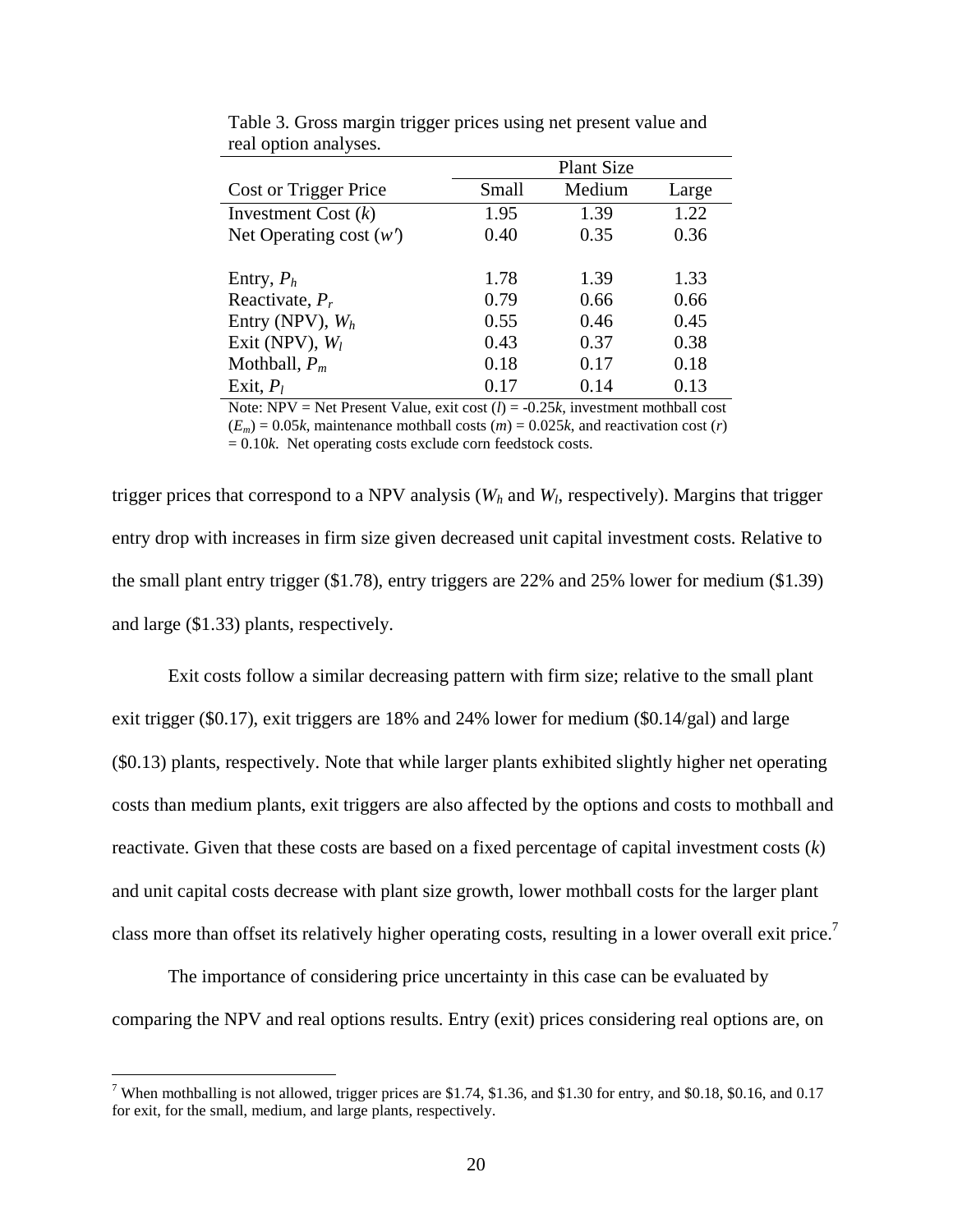average, 207% (63%) above (below) their NPV counterparts (table 3). With the baseline assumption of a 25% liquidation value, the NPV entry and exit price triggers are relatively close – a spread of only \$0.07 to \$0.12. However, with the addition of real options, the entry-exit price spreads range from \$1.20 to \$1.61. Idle firms will wait considerably longer to invest in order to take advantage of possible gains from higher margins in the future, while currently operating firms will wait longer before exiting with the expectation that margin prices will improve.

Given that mothball costs are based on fixed percentages of capital investment, differences in trigger prices across plant sizes are less dramatic than for entry and exit. Firms will mothball plants when gross margins drop to a range of \$0.17 and \$0.18 and later reactivate if margins increase to between \$0.66 and \$0.79 (table 3). The slightly higher operating costs for the large plant result in a mothballing trigger at prices roughly the same as that for the small plant, but lower initial investment costs imply that the larger plant can reactivate sooner. The relatively high liquidation value (-0.25*k*) compared with mothballing and reactivation costs (ranging from 0.025*k* to 0.10*k*) result in trigger prices to mothball and exit that are relatively close.

Using the medium size plant results as approximate industry-averages, Figure 2 plots the computed trigger margins overlaid with the number of ethanol plants that are currently in operation or under construction (RFA, 2008) to evaluate actual changes in plant numbers when compared with times that price triggers are met. Based on the annual plant numbers, actual plant exits did not occur or at least the aggregate number of plants increased monotonically over the sample period. However, relative to the NPV trigger prices, plant exits would have been expected to occur in the late 1990s, and in some periods of 2002 and 2003. In contrast, under the real options framework, at no time during the sample period, were mothballing or exit trigger prices reached.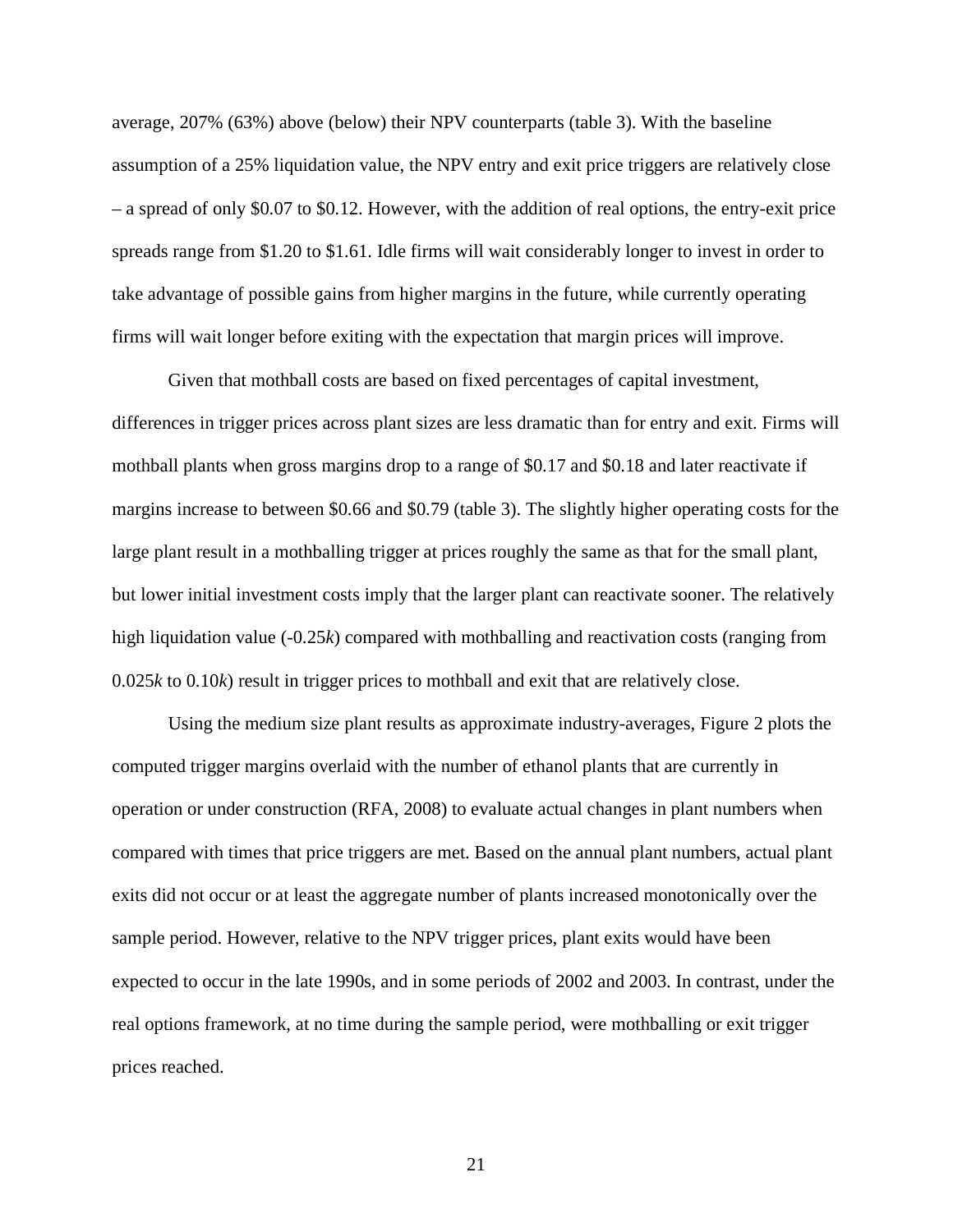

Figure 2. Ethanol gross margins, plant numbers, and real option and NPV trigger prices, medium-size ethanol plant, baseline parameters

The real option margin triggers imply that new entrants into the industry would not occur until 2006 (figure 2). While actual plant numbers increased annually during the period of 1998 to 2005 (and were consequently above the NPV entry trigger), the rate of change was modest compared with increases more recently. Our results are consistent with the fast growth in plant numbers exhibited in 2006 and 2007. Also, as margins drop below the entry trigger margin in 2007 and in 2008, the rate of increase in the number of plants slowed precipitously.

Looking forward, if reductions in gross margins continue to be realized, mothballing and plant exits may well become an economic reality. As a short-run example, flooding in areas of Iowa and Illinois in June 2008 resulted in estimated margins in the \$0.20 to \$0.30 range, well below the NPV exit prices, and close to or at the real option mothballing and exit price triggers.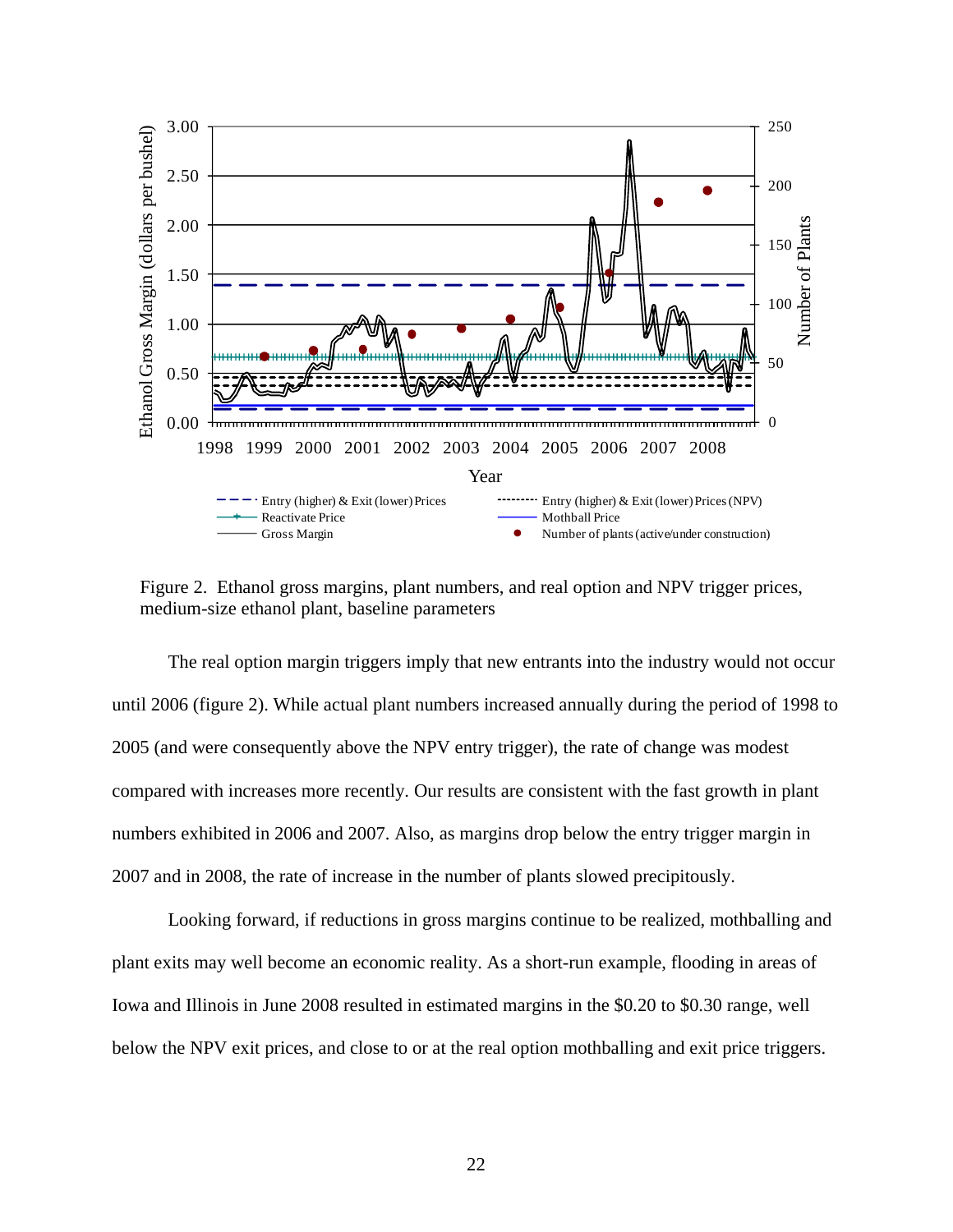### *Sensitivity Analysis*

Clearly, the results are conditional on a number of factors, including the sample period and assumed discount rate. If the assumed drift rate,  $\mu$ , was set at its estimated value of 0.07, exit and entry margin triggers would both decrease, approximately 4% and 6%, respectively. Intuitively, this makes sense – if there is an expected upward trend in gross margins, investors today would be willing to enter sooner and, once in, would delay exit given an expected positive margin trend. Conversely, a higher discount rate  $(\delta)$ , ceterus paribus, will increase both the entry and exit trigger prices as the opportunity cost to alternatively invest funds increases, approximately 2% and 3% for each 100 basis points, respectively

We also evaluated the sensitivity of our results to the level variability in gross margins. As this variability increases, entry and reactivation trigger prices increase substantially, particularly for new investment, and decreases the trigger prices to exit and mothball (figure 3, panel a). With higher upside potential in prices, it is optimal for firms to further delay entry (or reactivate) until more favorable prices are realized, while existing plants will stay in operation (or mothballed) longer with an increased expectation that prices will improve. It is also true that as margin volatility decreases, the option to mothball makes less sense. All else held constant, at a margin variance below  $\sigma^2 = 0.18$ , it would be optimal to simply exit directly as prices decline, rather than mothball to a suspended state first. As margin variation decreases below this point, the odds of improved margin performance in the future is so low, it would be optimal to simply exit the industry and invest the liquidated funds elsewhere.

As liquidation values decline, ceterus paribus, entry (exit) price triggers increase (decrease) (Figure 3, panel b). To compensate for higher exit costs, investors will wait longer to enter until margins are increased sufficiently to compensate, while active firms will wait longer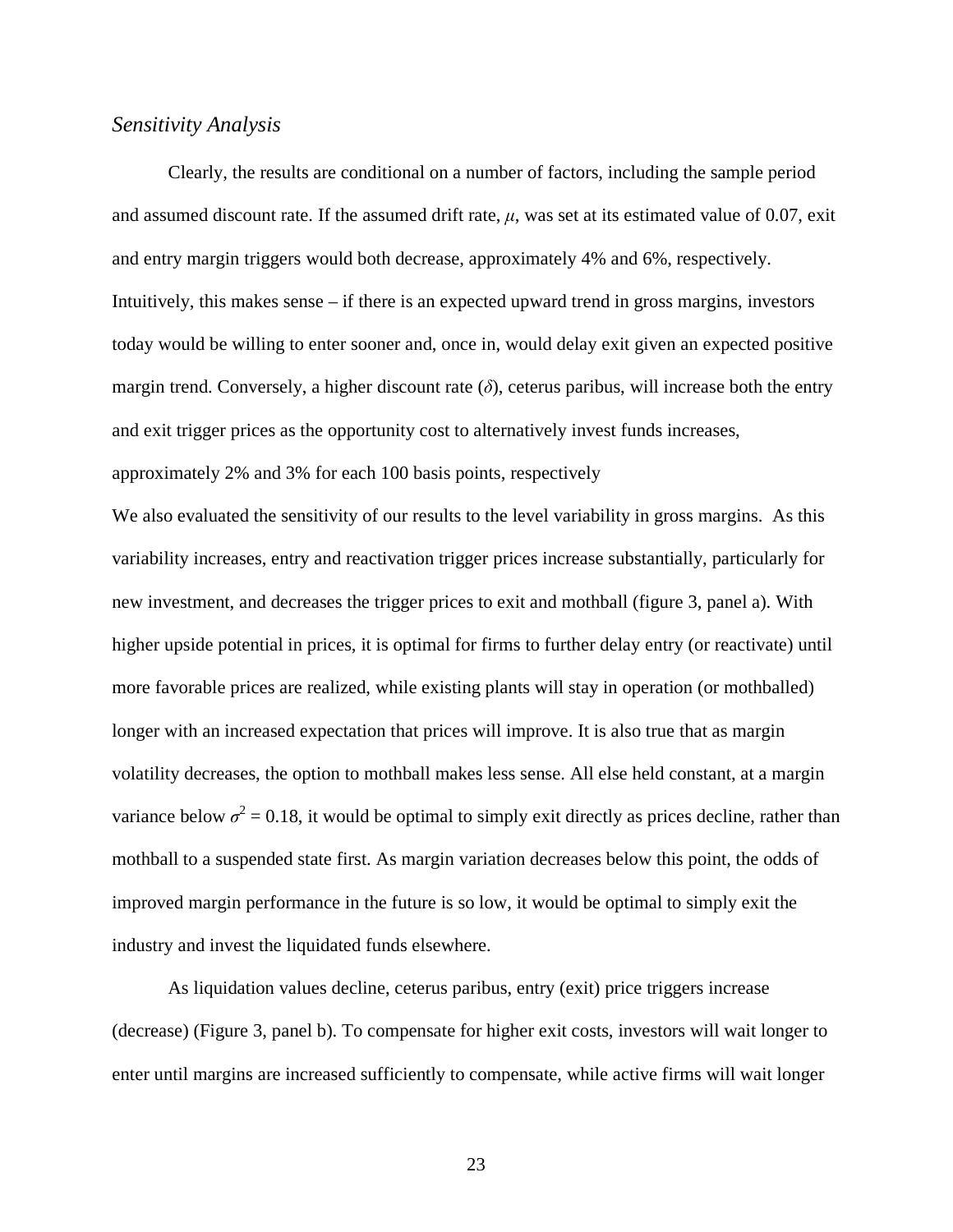

Figure 3. Adjustments in Real Option Trigger Prices with respect to Changes in Gross Margin Variation (a), Liquidation Value (b), and Mothball Costs (c).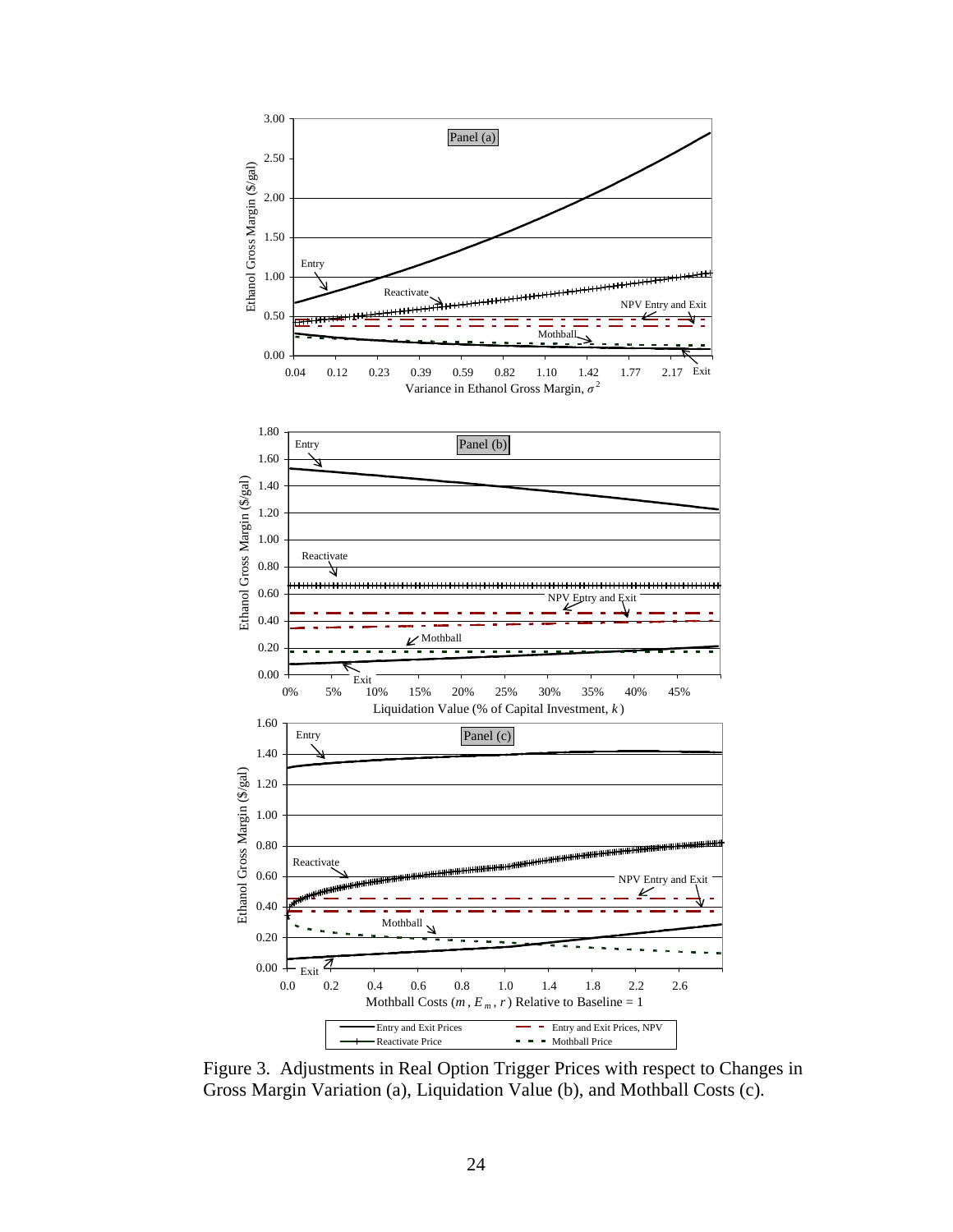to get out avoiding the higher cost of exit. Furthermore, at liquidation values above 37%, if prices decline sufficiently, it is optimal to directly exit than to go into a mothballed state first. As more of a firm's initial investment is able to be recouped upon exit, it is increasingly beneficial to take those funds and reinvest elsewhere rather then delay retrieval of those funds in a mothballed state.

Finally, Figure 3 (panel c) demonstrates the impact on trigger margins as the costs to mothball (and reactivate) changes, assuming that all mothballing costs  $(E_m, m, \text{ and } r)$  move proportionately. As mothballing costs increase, trigger margins for exit increase since as the cost to suspend operations increases, the costs to exit become relatively more inexpensive. Likewise, an active firm will wait longer to go into this relatively more expensive state and, once mothballed, will wait longer to reactivate to active production. Furthermore, when the mothballing costs increase 25% above baseline values, ceterus paribus, as gross margins decrease it does not make sense to consider mothballing at all.

#### **Conclusions**

Entry and exit ethanol gross margin triggers were computed using net present value and real options frameworks. Firm size was explicitly considered, generally revealing lower margin triggers as plant size grew, essentially accounting for economies of size in production. For a large plant size and moderate liquidation costs, optimal firm entry is expected when ethanol gross margins exceed \$1.33 per gallon and exit would commence when gross margins drop below \$0.13. However, in the face of declining prices, plants would first suspend operations and mothball their plant at prices of \$0.18, and reactivate if prices rebounded to \$0.66.

While gross margins reached a peak of nearly \$3 per gallon in 2006, more recent margins are hovering around \$0.50 or less. If margins continue to decrease as they have in 2007 and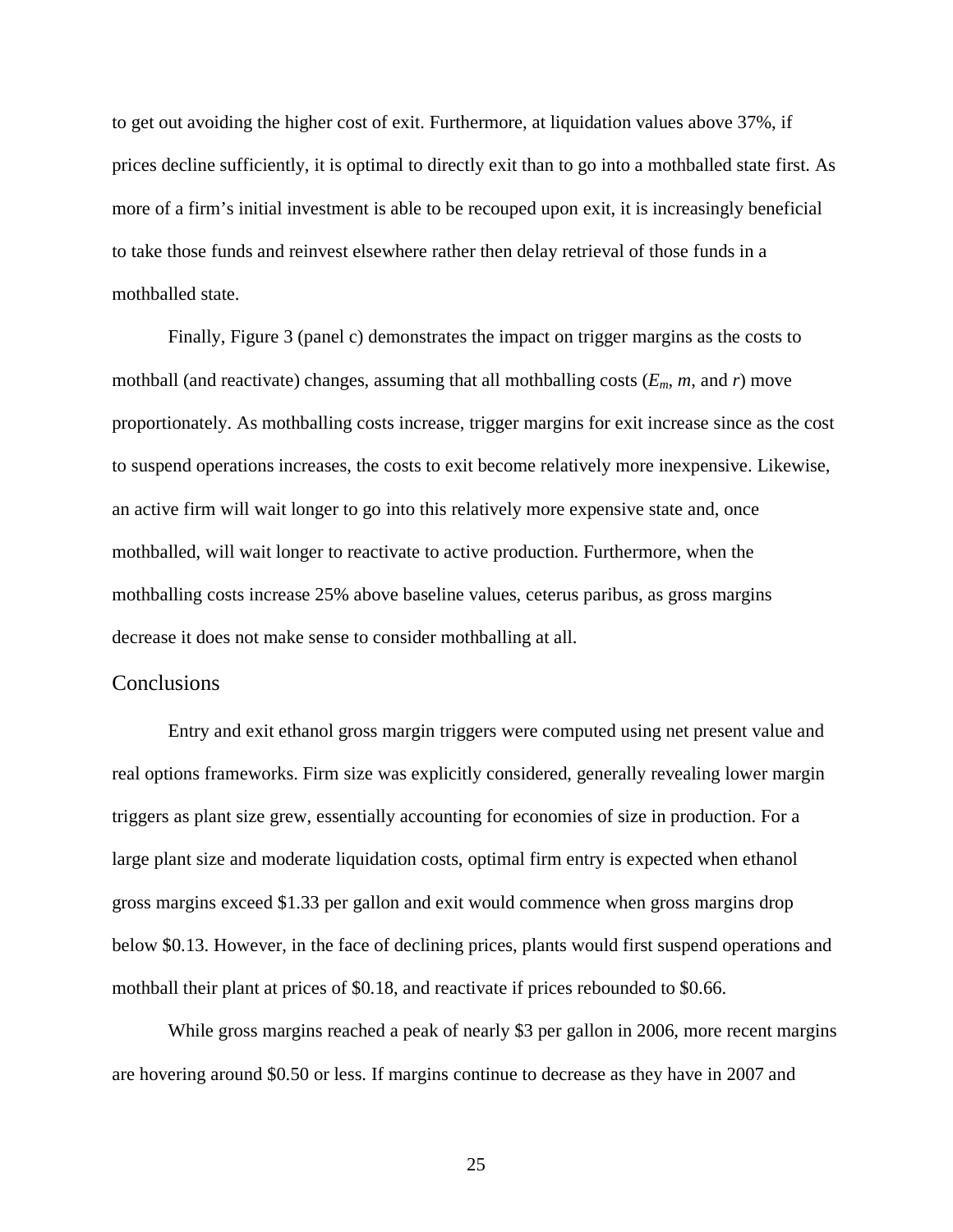2008, delayed investments and construction plans may progress to suspensions and/or exits of currently operating facilities. In addition, continued growth in the variability of ethanol margins will lead to delays in new plant investments and delays in exits of currently operating facilities.

Relaxing some of the assumptions in the base model may more accurately reflect risk and uncertainty in the ethanol production. For example, expanding the model to include additional sources of uncertainty and, thereby, additional stochastic variables (e.g., by-product sales, energy prices) would be a reasonable extension (Nostbakken, 2006), albeit at the cost of increasing the complexity of the models to be solved. In addition, the future level and existence of ethanol subsidies are not known with certainty. Incorporating probabilities of expected future subsidies may be an important consideration for investment and operation decisions (Viju, Kerr, and Nolan 2006). Finally, to the extent that alternative technology becomes viable (e.g., cellulosic ethanol) the model can be adapted to estimate and compare the results across alternative investments.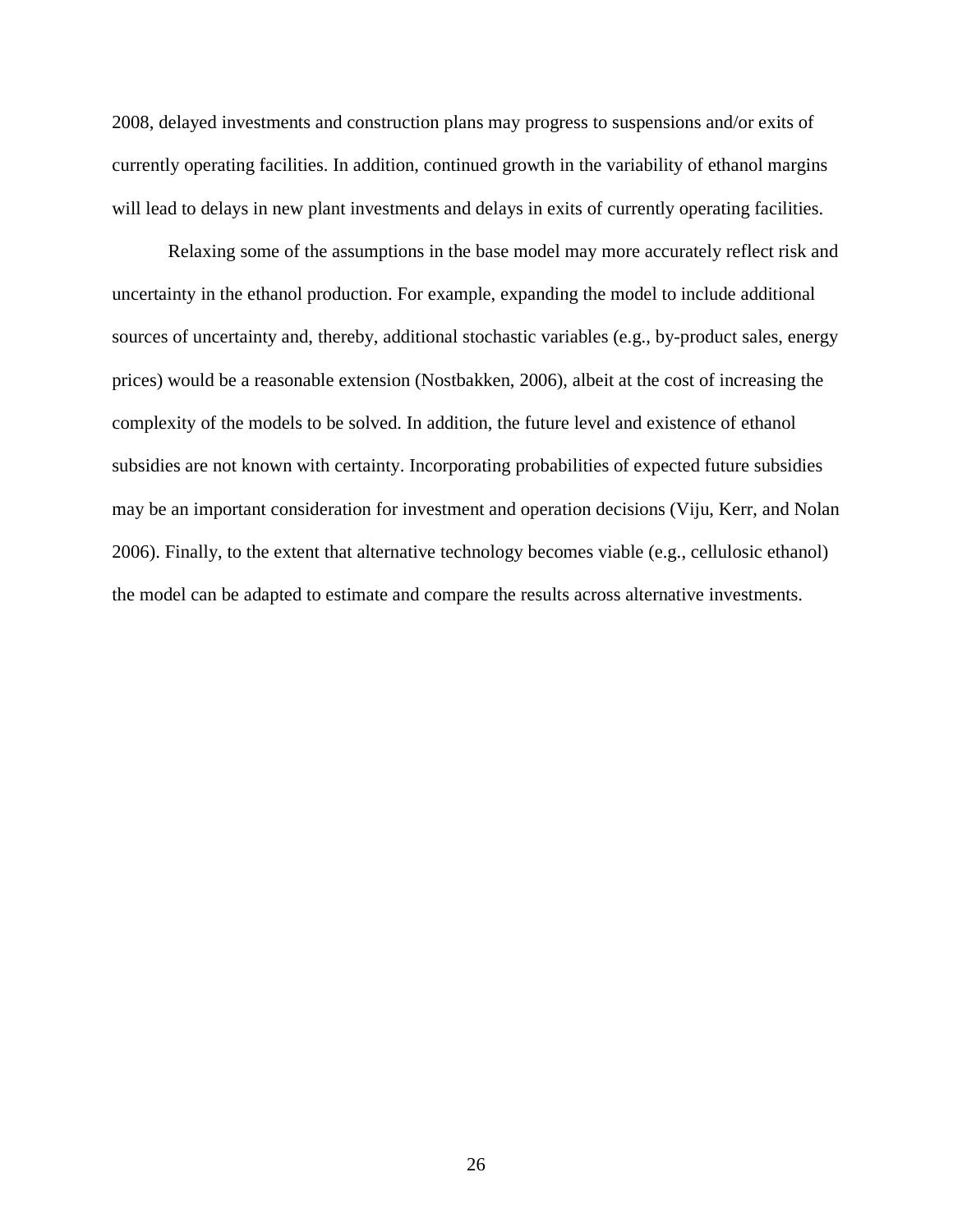# References

Bloomberg L.P. 2008. "Commodities-Energy, ethanol rack prices, 1 January 1998 to 18 June 2008." [Online] Cornell University, Ithaca, NY. 20 June.

Bureau of Labor Statistics (BLS). 2008. U.S. Department of Labor, http:// data.bls.gov.

Carey, J.M. and D. Zilberman. 2002. "A Model of Investment Under Uncertainty: Modern Irrigation Technology and Emerging Markets in Water." *American Journal of Agricultural Economics* 84:171-183.

Chemical Engineering Plant Cost Index (CECPI). 2008. *Chemical Engineering*, Various issues. Available at http://proquest.umi.com/pqdweb?RQT=318&pmid=29283.

*Chemical Engineering Progress*. 2005. "Terra to Mothball Methanol Plant." 101(1):16.

Datastream International. 2008. [Online] Cornell University, Ithaca, NY. 20 June.

Department of Energy (DOE). 2008. "Annual Energy Outlook 2008 (Early Release)." Energy Information Administration. Report DOE/EIA-0383(2008).

Dixit, A.K. and R.S. Pindyck. 1994. *Investment under Uncertainty*. New Jersey: Princeton University Press, pp. 213-235.

Eidman, V. 2007. "Ethanol Economics of Dry Mill Plants." In Dept. Agr. and Cons. Econ., University of Illinois, *Corn-Based Ethanol in Illinois and the U.S*., Ch. 3.

Ellinger, P.M. 2007. "Assessing the Financial Performance and Returns of Ethanol Production: A Case Study Analysis." In Dept of Agr. and Cons. Econ., University of Illinois, *Corn-Based Ethanol in Illinois and the U.S*., Ch. 4.

Engel, P.D. and J. Hyde. 2003. "A Real Options Analysis of Automatic Milking Systems." *Agricultural and Resource Economics Review* 32:282-294.

English, B.C., D.G. De La Torre Ugarte, K. Jensen, C. Hellwinckel, J. Menard, B. Wilson, R. Roberts, and M. Walsh. 2007. "25% Renewable Energy for the United States by 2025: Agricultural and Economic Impacts." Dept. of Agr. Econ., University of Tennessee.

*Feedstuffs: The Weekly Newspaper for Agribusiness*. 2008. Minnetonka, MN. Various issues, http://www.feedstuffs.com.

Feinman, M. 2007. "As Economic Squeeze Hits Ethanol Industry Several Companies Halt or Slow Down Construction." *Grainnet*, October. , http://www.grainnet.com.

Gallagher, P.W., H. Brubaker, and H. Shapouri. 2005. "Plant Size: Capital Cost Relationships in the Dry Mill Ethanol Industry." *Biomass and Bioenergy* 28:565-571.

Gallagher, P.W., G. Schamel, H. Shapouri, and H. Brubaker. 2006. "The International Competitiveness of the U.S. Corn-Ethanol Industry: A Comparison with Sugar-Ethanol Processing in Brazil." *Agribusiness* 22:109-134.

Gallagher, P.W., H. Shapouri, and H. Brubaker. 2007. "Scale, Organization and Profitability of Ethanol Processing." *Canadian Journal of Agricultural Economics* 55:63-81.

Isik, M., K.H. Coble, D. Hudson and L.O. House. 2003. "A Model of Entry–Exit Decisions and Capacity Choice under Demand Uncertainty." *Agricultural Economics* 28:215-224.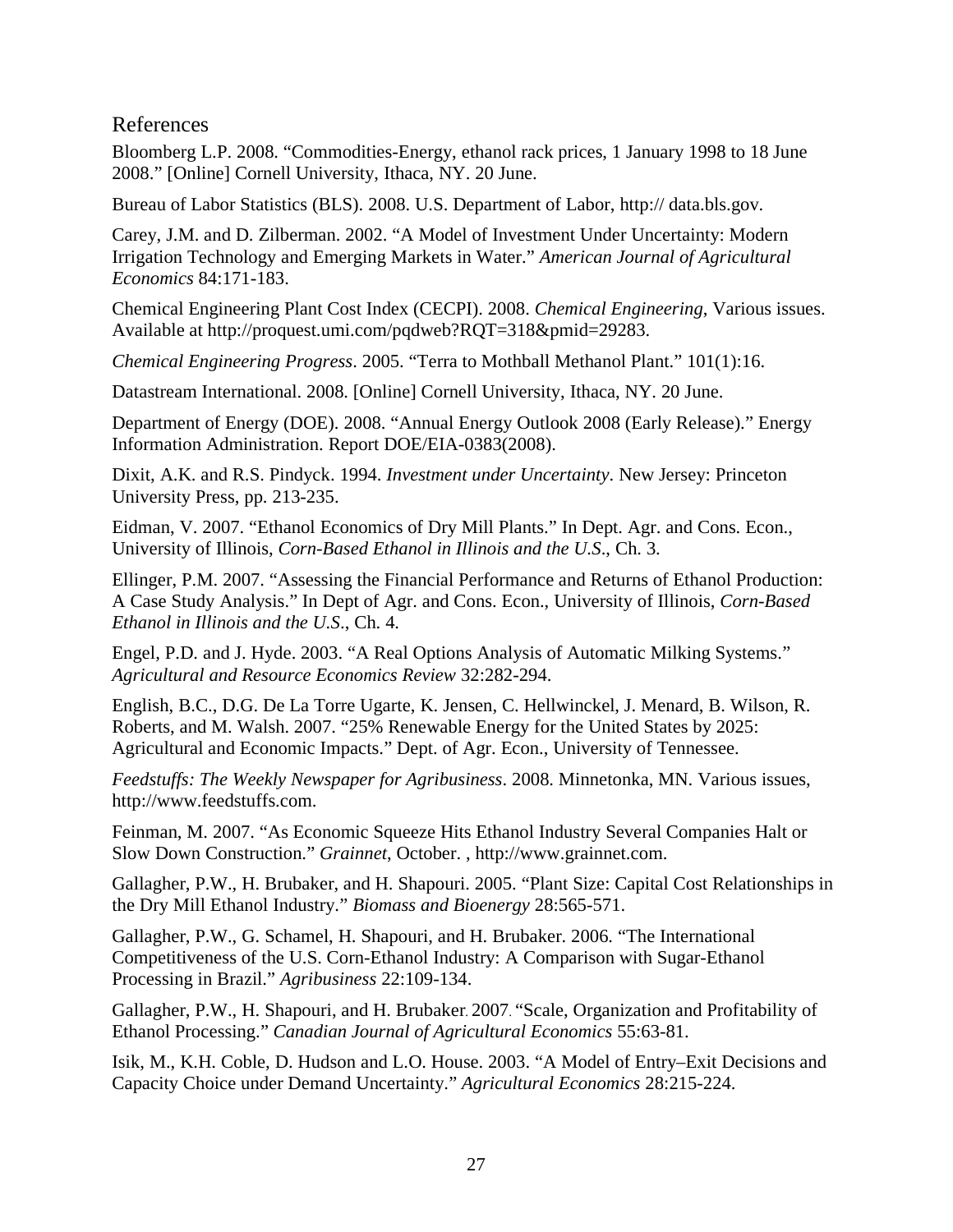Kwiatkowski, J.R., A.J. McAloon, F. Taylor, and D.B. Johnston. 2006. "Modeling the Process and Costs of Fuel Ethanol Production by the Corn Dry-Grind Process." *Industrial Crops and Products* 23:288-296.

Low, S.A. and A.M. Isserman. 2007. "Ethanol and the Local Economy." In Dept. Agr. and Cons. Econ., University of Illinois, *Corn-Based Ethanol in Illinois and the U.S*., Ch. 5.

Luong, Q.V. and L.W. Tauer. 2006. "A Real Options Analysis of Coffee Planting in Vietnam." *Agricultural Economics* 35:49-57.

McAloon, A., F. Taylor, W. Yee, K. Isben, and R. Wooley. 2000, "Determining the Cost of Producing Ethanol from Corn Starch and Lignocellulosic Feedstocks." National Renewable Energy Laboratory, Technical Report 580-28893, Golden, CO. October.

Nøstbakken, L. 2006. "Regime Switching in a Fishery with Stochastic Stock and Price." *Journal of Environmental Economics and Management* 51:231-241.

Paulson, N.D., B.A. Babcock, C.E. Hart, and D.J. Hayes. 2008. "An Insurance Approach to Risk Management in the Ethanol Industry." *Agricultural and Resource Economics Review* 37: 51-62.

Postali, F.A.S and P. Pichcetti. 2006. "Geometric Brownian Motion and Structural Breaks in Oil Prices: A Quantitative Analysis." *Energy Economics* 28:506-522.

Purvis, A., W.G. Boggess, C.B. Moss, and J. Holt. 1995. "Technology Adoption under Irreversibility and Uncertainty." *American Journal of Agricultural Economics* 77:541-551.

Rajagopalan, S., E. Ponnampalam, D. McCalla, and M. Stowers. 2005. "Enhancing Profitability of Dry Mill Ethanol Plants: Process Modeling and Economics of Conversion of Degermed Defibered Corn to Ethanol." *Applied Biochemistry and Biotechnology* 120:37-50.

Renewable Fuels Association (RFA). 2008, http://www.ethanolrfa.org.

Richardson, J.W., B.K. Herbst, J.L. Outlaw, and R C. Gill II. 2007. "Including Risk in Economic Feasibility Analyses: The Case of Ethanol Production in Texas." *Agribusiness* 25:115-132.

Richardson, J.W., W.J. Lemmer, and J.L. Outlaw. 2007. "Bio-ethanol Production from Wheat in the Winter Rainfall Region of South Africa: A Quantitative Risk Analysis." *International Food and Agribusiness Management Review* 10:181-204.

Schmit, T.M., L. Verteramo, and W.G. Tomek. 2008. "Implications of Growing Biofuels Demands on Northeast Livestock Feed Costs." Proceedings of the NCCC-134 Conference on Applied Commodity Price Analysis, Forecasting, and Market Risk Management, St. Louis, MO.

Shapouri, H. and P. Gallagher. 2005. "USDA's 2002 Ethanol Cost-of-Production Survey." Office of Chief Economist, USDA, Agricultural Economic Report 841, Washington, DC.

Shapouri, H., P. Gallagher, and M.S. Graboski. 2002. "USDA's 1998 Ethanol Cost-of-Production Survey." USDA, Agricultural Economic Report 808, Washington, DC.

Soontornrangson, W., D.G. Evans, R.J. Fuller, and D.F. Stewart. 2003. "Scenario Planning for Electricity Supply." *Energy Policy* 31:1647-1659.

Tauer, L.W. 2006. "When to Get In and Out of Dairy Farming: A Real Option Analysis." *Agricultural and Resource Economics Review* 35:339–347.